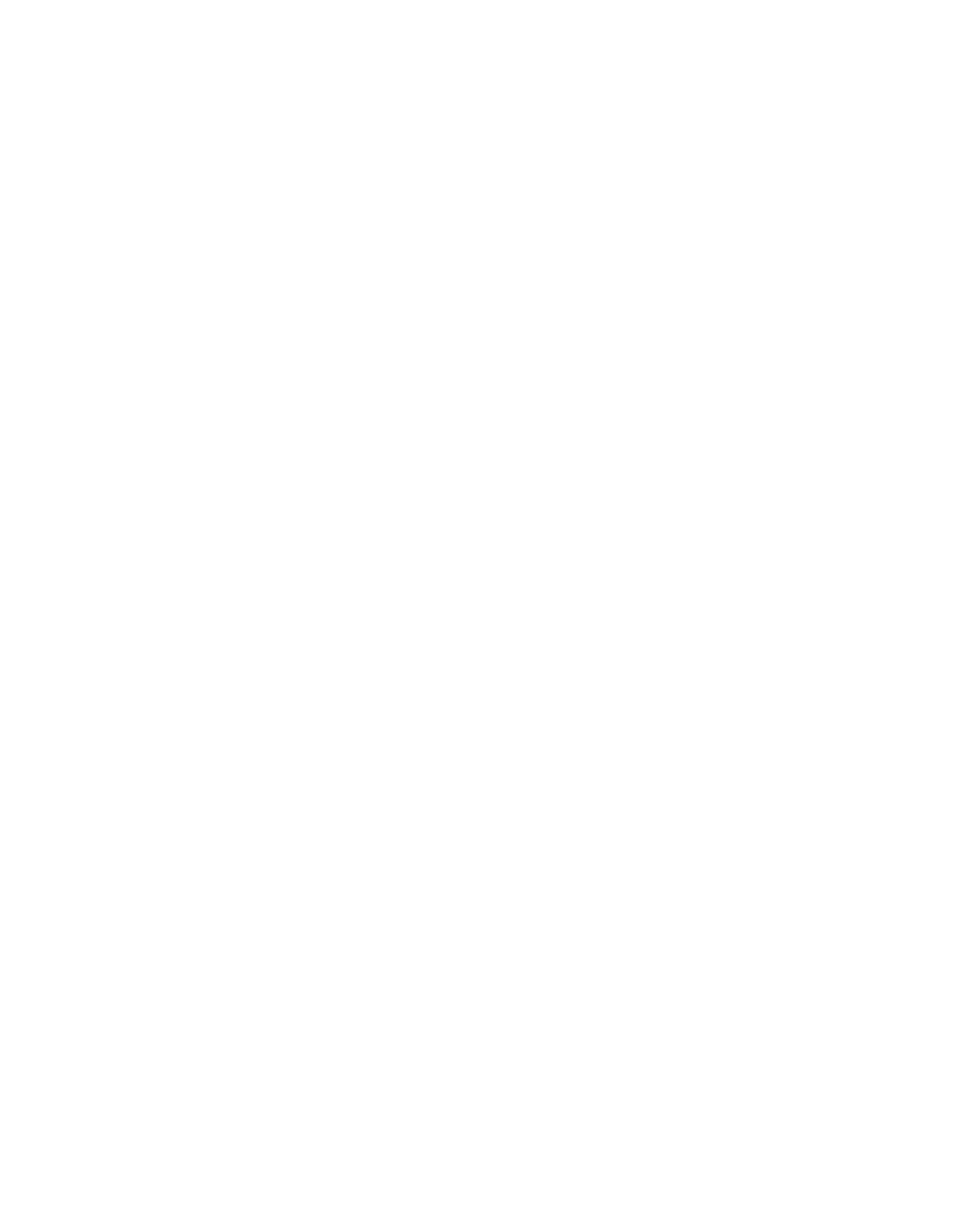## **Table of Contents**

| 1.4 DEVELOPMENT AND AMENDMENT OF IMPLEMENTATION GUIDELINES AND<br><b>OPERATING PROCEDURES</b> | $\mathbf{1}$   |
|-----------------------------------------------------------------------------------------------|----------------|
| <b>1.4.A IMPLEMENTATION GUIDELINES</b>                                                        | $\mathbf{1}$   |
| <b>1.4.B OPERATING PROCEDURES</b>                                                             | $\overline{2}$ |
| <b>1.6.A THE BOARD OF TRUSTEES</b>                                                            | 2              |
| <b>1.6.E FACULTY</b>                                                                          | $\overline{2}$ |
| 1.6.E.1 Policies for Faculty Participation in Institutional Governance                        | $\overline{2}$ |
| 1.6.E.2 Voting Faculty                                                                        | 3              |
| 1.7.D UNIVERSITY COMMITTEES                                                                   | 3              |
| 1.7.D.1 Faculty Fiscal Affairs Committee (FFAC)                                               | 4              |
| 1.7.D.2 Faculty Compensation Committee                                                        | $\overline{4}$ |
| 1.7.D.3 Graduate Curriculum Committee (GCC)                                                   | 5              |
| 1.7.D.4 Undergraduate Curriculum Committee (UCC)                                              | 5              |
| 1.7.D.5 Undergraduate Admissions Committee                                                    | 5              |
| 1.7.D.6 Undergraduate Administrative Board                                                    | 6              |
| 1.7.D.7 Academic Integrity Board                                                              | 6              |
| 1.7.D.8 Assessment of Teaching and Learning Committee                                         | 6              |
| 1.7.D.9 University Promotion and Tenure Committee (UPTC)                                      | 6              |
| 1.7.D.10 Promotion and Tenure Appeal Committee                                                | 6              |
| 1.7.D.11 Hearing Committee                                                                    | 7              |
| 1.7.D.12 Intellectual Property Policy Committee                                               | 7              |
| 1.7.D.13 Institutional Review Board (IRB)                                                     | 7              |
| 1.7.D.14 Academic Technology Committee (ATC)                                                  | 7              |
| 2.1.E FACULTY HIRING                                                                          | 7              |
| <b>2.1.G FACULTY LETTERS</b>                                                                  | 8              |
| 2.1.G.1 Initial Appointment Letter                                                            | 8              |
| 2.3.A FACULTY ANNUAL WORKLOAD                                                                 | 9              |
| 2.3.B PRE-RETIREMENT PROPORTIONAL WORKLOAD REDUCTION OPTION                                   | 9              |
| 2.3.C TEACHING AND PROFESSIONAL ACTIVITIES OUTSIDE OF SIMMONS UNIVERSITY                      | 10             |
| 2.4.C OTHER TYPES OF APPOINTMENTS                                                             | 10             |
| 2.4.C.1 Joint Appointments                                                                    | 10             |
| 2.5.A COMMITTEES ON PROMOTION AND TENURE                                                      | 10             |
| 2.5.A.1 Composition                                                                           | 10             |
| 2.5.A.1.b Local Promotion and Tenure Committees                                               | 10             |
| 2.5.C CRITERIA FOR PROMOTION AND/OR TENURE FOR TENURE-TRACK AND<br><b>TENURED FACULTY</b>     | 11             |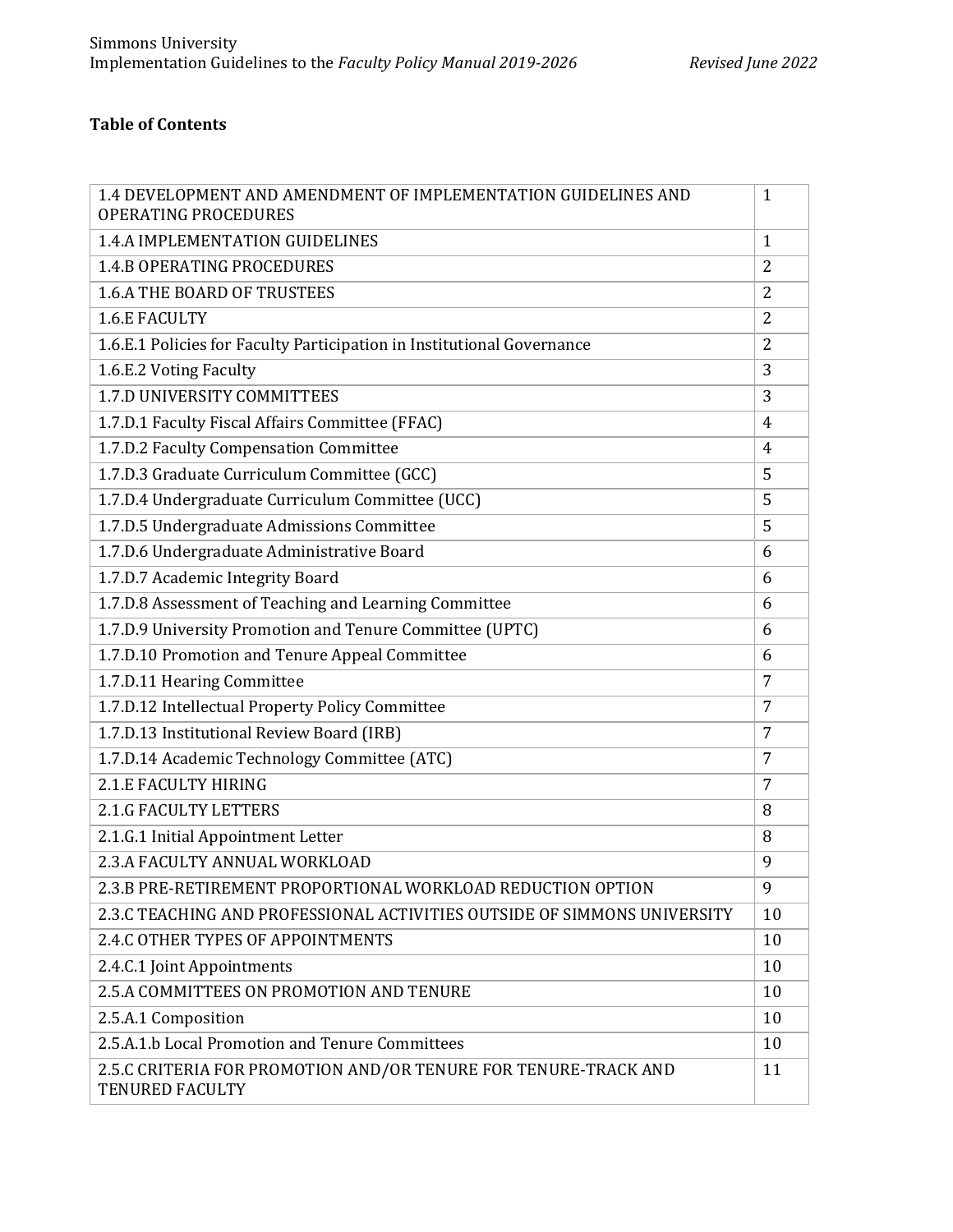| 2.5.C.1 Excellence as a Teacher                                                                                     | 11 |
|---------------------------------------------------------------------------------------------------------------------|----|
| 2.5.C.2 Achievement in Research, Scholarship, and/or Creative Works                                                 | 12 |
| 2.5.C.3 Contributions of Service to the University and/or Profession                                                | 14 |
| <b>2.5.D TENURE POLICIES</b>                                                                                        | 15 |
| 2.5.D.2 Probationary Period                                                                                         | 15 |
| 2.5.D.2.d Waiver of Probationary Period                                                                             | 15 |
| 2.5.D.2.f One-Year Extension of the Probationary Period                                                             | 15 |
| 2.5.D.3 Suspension of the Tenure Clock for Professional Reasons                                                     | 16 |
| <b>2.5.F TENURE AND PROMOTION PROCEDURES</b>                                                                        | 16 |
| 2.5.F.1 Tenure and Promotion Procedures for Tenure-Track and Tenured Faculty                                        | 16 |
| 2.5.F.2 Promotion Procedures for Contract Faculty                                                                   | 22 |
| <b>2.6 REVIEWS OF FACULTY</b>                                                                                       | 24 |
| 2.6.A REVIEW OF FACULTY WITH TENURED and TENURE-TRACK APPOINTMENTS                                                  | 24 |
| 2.6.A.1 Annual Review                                                                                               | 24 |
| 2.6.A.2 Mid-Point Review                                                                                            | 24 |
| 2.6.B REVIEW OF TENURED FACULTY                                                                                     | 27 |
| 2.6.B.1 Annual Review                                                                                               | 27 |
| 2.6.B.2 Periodic Development Multi-Year Review (PDMYR)                                                              | 28 |
| 2.6.B.2.b Periodic Developmental Multi-Year Review (PDMYR) Procedures and Schedule                                  | 28 |
| 2.6.B.2.f Materials Required for the Review                                                                         | 29 |
| 2.6.C REVIEW OF FACULTY WITH CONTRACT APPOINTMENTS                                                                  | 29 |
| 2.6.D. REVIEW OF FACULTY WITH ADJUNCT APPOINTMENTS                                                                  | 29 |
| 2.7.A PROFESSIONAL DEVELOPMENT FUNDS                                                                                | 29 |
| 2.7.B SABBATICALS FOR TENURED FACULTY                                                                               | 30 |
| 2.7.B.4 Sabbatical Procedures, Contents of Proposal, Written Report, and Timelines                                  | 30 |
| 2.7.C PROFESSIONAL DEVELOPMENT LEAVE FOR CONTRACT FACULTY                                                           | 32 |
| 2.7.C.4 Professional Development Leave Procedures, Contents of the Proposal, Written<br><b>Report and Timelines</b> | 32 |
| 2.7.D SPECIAL LEAVE                                                                                                 | 32 |
| 2.7.D.5 Special Leave Procedures, Contents of Proposal, Written Report and Timelines                                | 32 |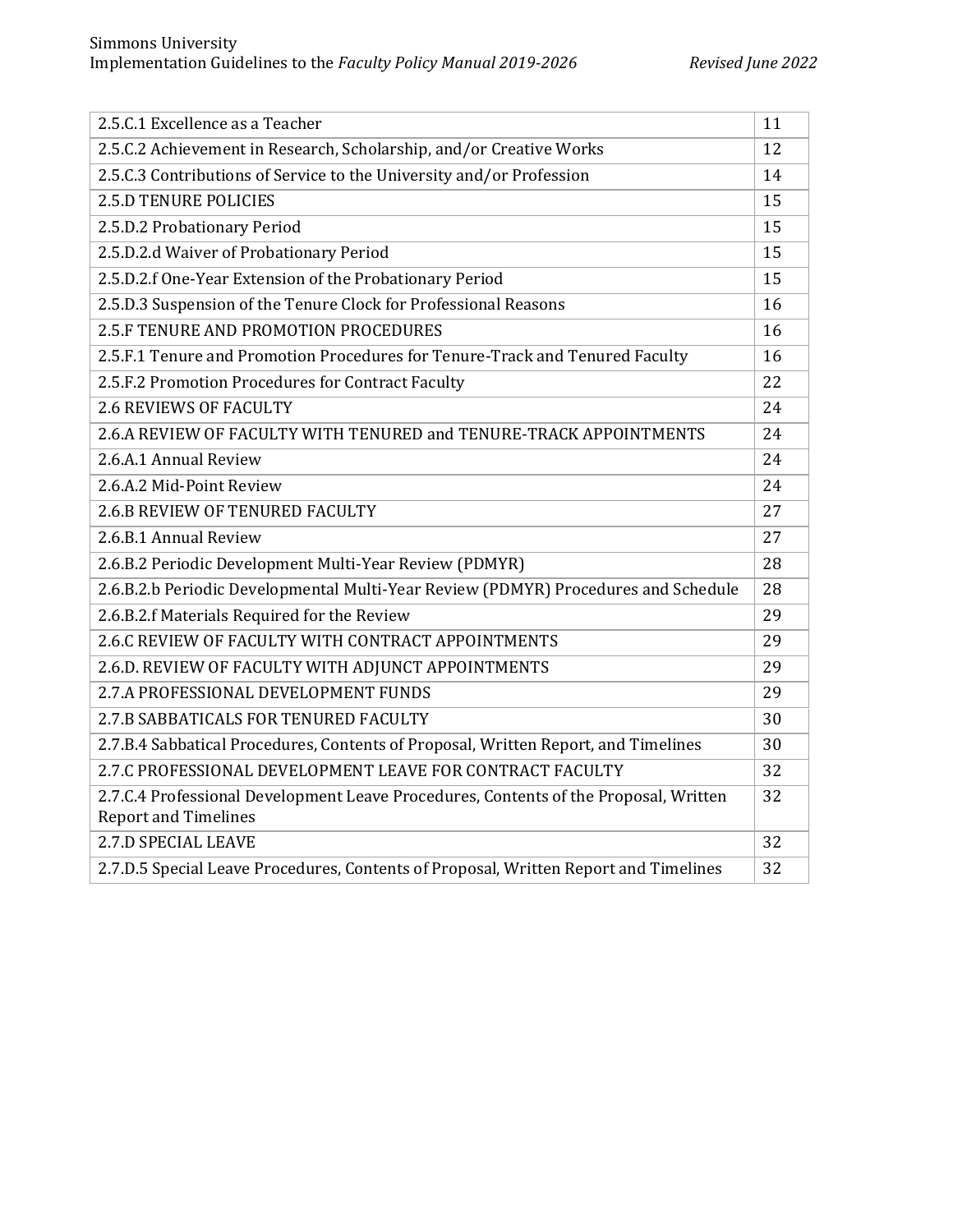The following Implementation Guidelines (IGs) reflect the commitments by the Faculty, Board of Trustees, and Administration to work together in a collegial and transparent manner, with mutual trust, integrity, and accountability to develop and implement academic processes that embody the qualities of shared governance as described in Section 1.2.A of the Faculty Policy Manual (FPM).

In the IGs, the term 'academic unit head' refers to a department chair, division/School director, program director, or associate dean, depending on the College's organizational structure. Each College's Operating Procedures (OPs) shall specify any individuals who serve as academic unit heads.

## 1.4 DEVELOPMENT AND AMENDMENT OF IMPLEMENTATION GUIDELINES AND OPERATING PROCEDURES

These IGs adhere to a number of principles:

- that nothing may conflict with the policies articulated in the FPM;
- that well-established and best practices already in place across the University should be respected; and
- that, where possible, the goal is increased consistency and universality across the University, except in those cases where there is a strong justification for varying approaches.

These IGs follow in good faith the structure and outline of the FPM; where sections are absent from this document, no IG is needed.

## 1.4.A IMPLEMENTATION GUIDELINES

As the FPM states:

"*Implementation Guidelines* delineate University-wide procedures for operationalizing the policies described in this *Manual*. *Implementation Guidelines* are developed through a process of collaboration among the Faculty Senate, the Voting Faculties of the four Colleges, and the Provost or their designee. *Implementation Guidelines* may not conflict with any provision of the *Manual* or any governing document of the Corporation. Prior to a final Faculty vote to approve *Implementation Guidelines*, the Provost must review them for clarity, consistency with best practices, and alignment with this *Manual*. University *Implementation Guidelines* shall take effect when the Voting Faculty and the Provost have approved them."

In addition, the FPM makes clear how the IGs shall be amended:

"The *Implementation Guidelines* may be amended through a process of collaboration among the Faculty Senate, the Voting Faculty of the four Colleges, and the Provost. As with the initial approval of *Implementation Guidelines*, amendments shall be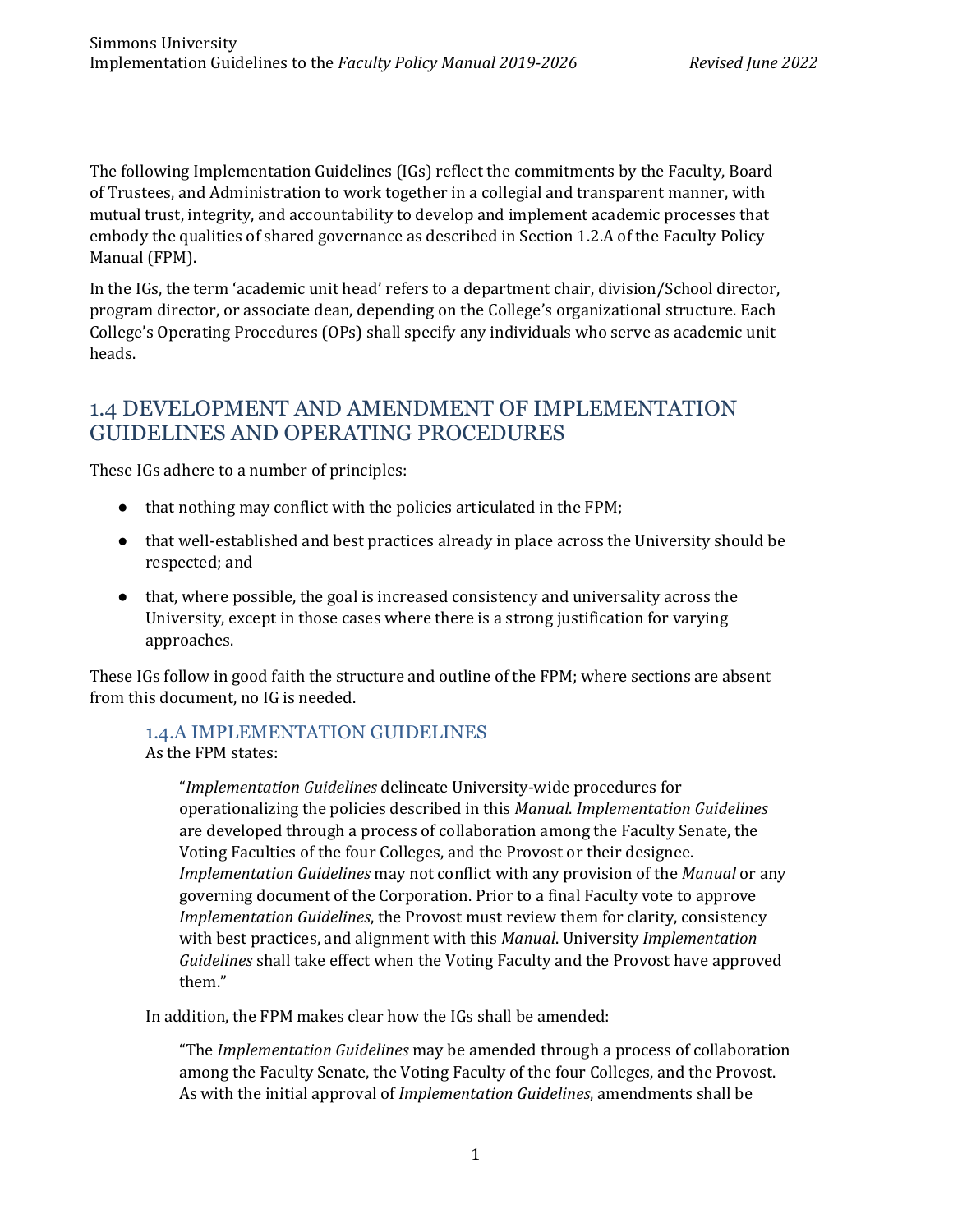reviewed by the Provost for clarity, consistency with best practices, and alignment with this *Manual* and shall take effect when the Voting Faculty and the Provost have approved them."

"The *Implementation Guidelines* shall stipulate the manner by which the Voting Faculties of each College may amend them. Once a revised *Manual* is approved by the Faculty and the Board of Trustees, revised *Implementation Guidelines* must be developed and approved by the Voting Faculty and Provost within ten months of the date on which the *Manual* is approved."

## 1.4.B OPERATING PROCEDURES

Operating Procedures (OPs) shall be specific to each College, at the College level, and shall operationalize the practices articulated in this document. At the same time, no OP shall "conflict with any provision of the *Manual*, *Implementation Guidelines*, or any governing document of the Corporation" (FPM 1.4.B). Prior to their approval by the Dean and the College Faculty, the Provost reviews all OPs for "clarity, consistency with best practices, and alignment" with the FPM and the IGs (FPM 1.4.B). Each College's Voting Faculty shall vote on its own OP.

## 1.6.A THE BOARD OF TRUSTEES

In consultation with the Provost, the Faculty Senate shall propose a slate of faculty representatives to those Committees the Board of Trustees has identified for faculty representation.

## 1.6.E Faculty

## 1.6.E.1 Policies for Faculty Participation in Institutional Governance

• Voting on academic degrees takes place on a schedule set by the Registrar's Office. Undergraduate degrees are voted on by University-wide undergraduate faculty and graduate degrees are voted on by the Voting Faculty of each academic unit and/or College, as determined in the College Operating Procedures.

• Undergraduate Admissions standards are set by the undergraduate faculty in consultation with the Office of Undergraduate Admissions.

• University-wide standards for graduate program admission are specified in the graduate catalog. Specific Graduate Admissions standards are set by the appropriate graduate faculty and Dean in consultation with the Office of Graduate Admissions. No graduate program may set their standards and procedures for admission lower than the standard of the University.

• A graduate program may set their standards for continuance in the program higher than the University standard, with the approval of the Graduate Curriculum Committee and the Dean of the College in which the program is housed.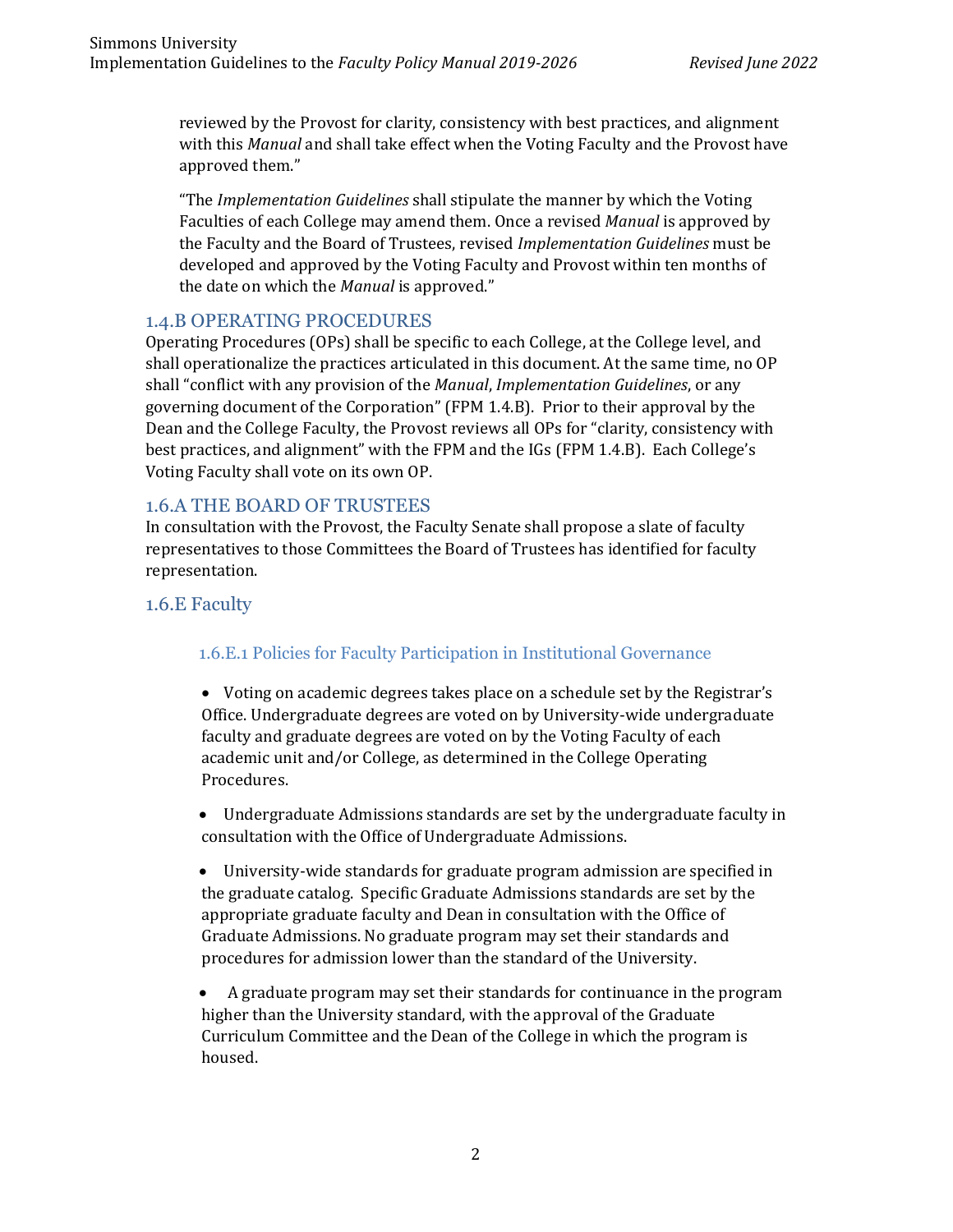• Graduate programs shall set their standards for dismissal with the approval of the Dean of the College in which the program is housed.

• Proposals to open new programs or close existing programs shall follow standard review processes:

- Program closure or development proposals shall include analyses based on standardized Simmons data regarding enrollment trends and costs; discipline/profession market trends; and consider available resources and required investments (for program development).
- Program proposals shall include a rationale for the proposed action.
- Program proposals may be generated by faculty or administrators.
- Program proposals shall be considered by the academic unit, Undergraduate and/or Graduate Curriculum Committees and the Faculty Senate, on behalf of the faculty.
- Administrative consideration of program proposals shall be led by the Dean and Provost, and involve units such as Admission, Marketing, and Budget/Finance, as appropriate.
- The Board of Trustees retains the ultimate authority to create new or close existing programs.

Review processes and forms from the UCC and GCC are located on the Simmons University Faculty Senate Website and co-managed by the Senate and the Office of the Provost:

## [https://internal.simmons.edu/faculty-staff/general/faculty-forms-and](https://internal.simmons.edu/faculty-staff/general/faculty-forms-and-governance/forms)[governance/forms](https://internal.simmons.edu/faculty-staff/general/faculty-forms-and-governance/forms)

Other relevant policies and procedures are found throughout this IG document and Section 1.7.D below.

## 1.6.E.2 Voting Faculty

On or before September 1st of each academic year, the Dean of each College shall provide to the Senate Parliamentarian a complete list of that College's Voting Faculty that includes the name, rank, graduate/undergraduate teaching status and appointment (full-time or proportional) of each voting member.

## 1.7.D UNIVERSITY COMMITTEES

The purpose, jurisdiction, and reporting requirements of University standing committees are set forth in the FPM. Committees may request additional information beyond what is specified in these IGs to meet their needs (consistent with confidentiality requirements and except where specifically restricted in the FPM, these IGs, or by law). In addition, any committee may create sub-committees in order to carry out its charge(s).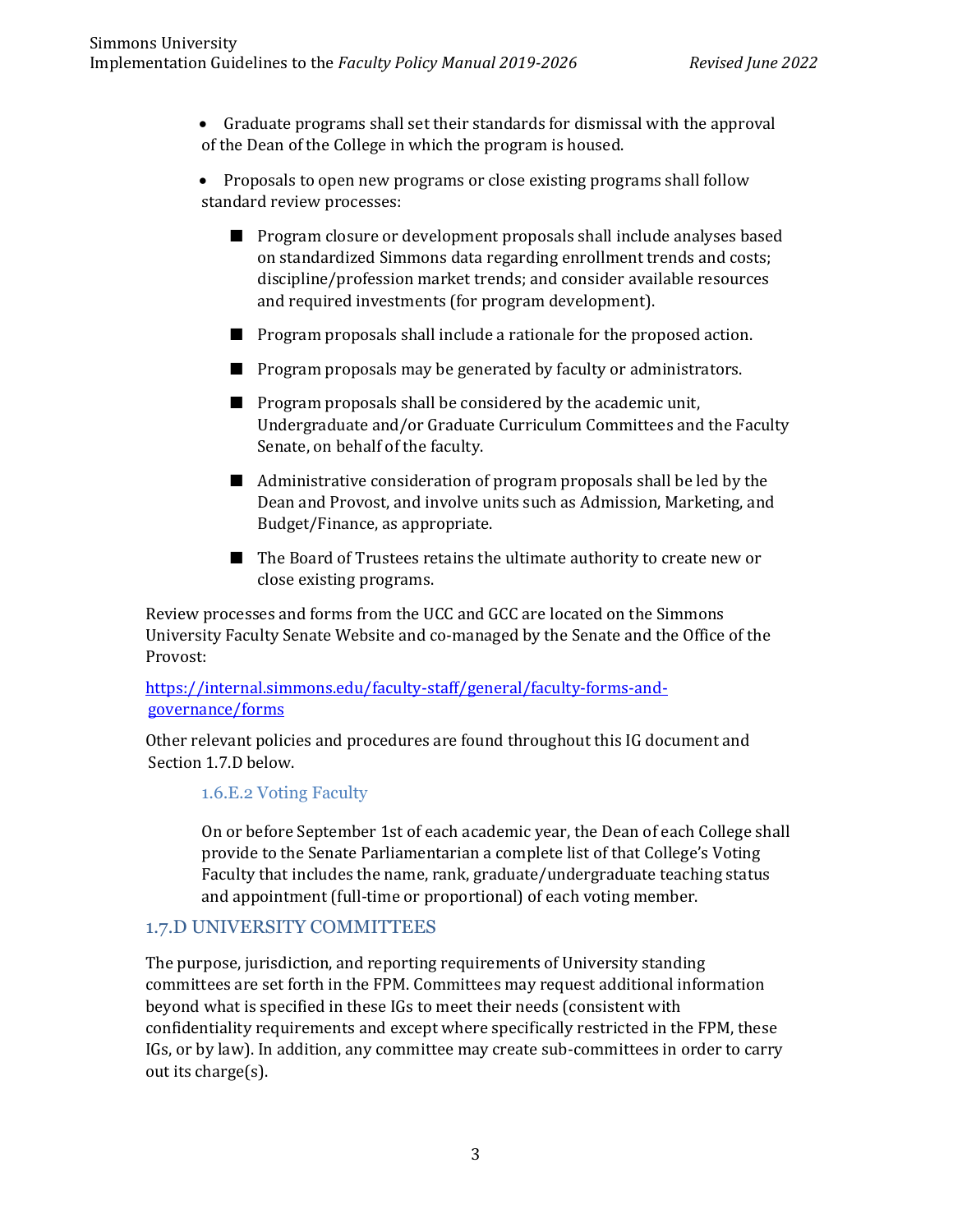Standing Committees shall meet as laid out in the Faculty Meeting Schedule located on the Simmons University Faculty Senate Website:

<https://internal.simmons.edu/faculty-staff/faculty-resources/faculty-meeting-schedule>

Each committee below shall annually elect its own chair.

Senate shall maintain ongoing communication with University Committees. No later than June 1 of the academic year, every committee below shall submit a written report to the Senate. Ordinarily, committees shall also report at the last university faculty meeting of the academic year.

Links to committee websites and forms are located on the Simmons University Faculty Senate Website:

[https://internal.simmons.edu/faculty-staff/general/faculty-forms-and](https://internal.simmons.edu/faculty-staff/general/faculty-forms-and-governance/forms)[governance/forms](https://internal.simmons.edu/faculty-staff/general/faculty-forms-and-governance/forms)

Annual written reports to the Faculty Senate shall include the following components:

- A list of committee members and the chair, with their terms of appointment;
- A narrative outlining the major accomplishments of the year, including the to-date status of each activity (i.e. completed, pending Provost approval, needing a vote, etc.);
- An appraisal of the successes and challenges the committee faced during the year, along with recommendations for continuous improvement; and
- A projection of the work anticipated for the year ahead.

1.7.D.1 Faculty Fiscal Affairs Committee (FFAC)

The FFAC shall consist of four members elected from the voting faculty, one from each of the four Colleges, and the past president of the Faculty Senate. The nonvoting ex officio members shall be the University's Chief Financial Officer and Provost. Members are elected for staggered three-year terms.

The FFAC shall meet at least twice annually. One meeting shall be scheduled in the Fall semester to review the University's audited financials. Another shall be scheduled in the Spring to review budget assumptions and budget priorities for the next year. The Spring meeting shall be scheduled with sufficient time for the FFAC to provide any written recommendations to the administration, as required by the FPM.

#### 1.7.D.2 Faculty Compensation Committee

The Faculty Compensation Committee is a subcommittee of the Senate. The nonvoting ex officio members shall be a representative of the Provost and of Human Resources. When the University conducts a faculty compensation survey (ideally, every five years), it shall include salary data from comparable institutions (peer, aspirational, and local) and benchmark the competitiveness of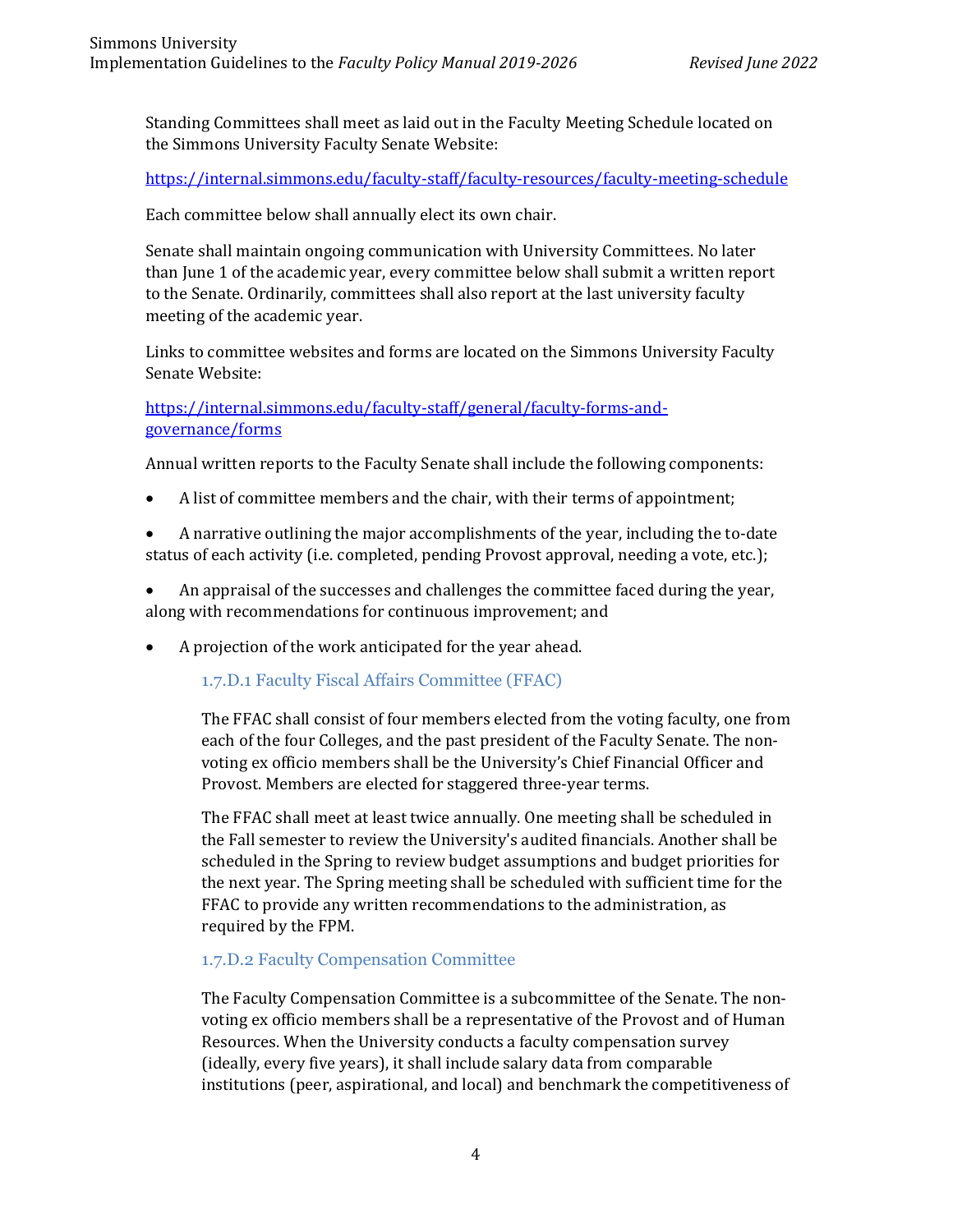Simmons faculty salaries at all ranks. All individual salary information is confidential and shall only be shared in the aggregate.

1.7.D.3 Graduate Curriculum Committee (GCC)

The GCC consists of five members elected from the voting graduate faculty, including one graduate faculty member from each of the Colleges and one atlarge member. Members are elected for staggered three-year terms. The Provost's Office shall provide administrative and logistical support for the GCC. The Chair shall be a tenured faculty member.

The non-voting ex officio members shall be a representative of the Offices of the Provost, Office of the Registrar, and the Library. A graduate student shall be a voting member.

The GCC Chair shall notify the appropriate academic unit head and the Registrar of the outcome of GCC deliberations.

For processes related to program closures or substantive curricular changes see above (*1.6.E.1*).

GCC Forms are located on the Simmons University Faculty Senate Website:

[https://internal.simmons.edu/faculty-staff/general/faculty-forms-and](https://internal.simmons.edu/faculty-staff/general/faculty-forms-and-governance/forms)[governance/forms](https://internal.simmons.edu/faculty-staff/general/faculty-forms-and-governance/forms) (To be created.)

## 1.7.D.4 Undergraduate Curriculum Committee (UCC)

The UCC consists of eight members elected from the voting faculty, two from each College (at least one of whom from each College must be tenured). Members shall be active in teaching undergraduates and are elected for staggered three-year terms. The UCC Chair shall notify the appropriate academic unit head and the Registrar of the outcome of the UCC deliberations. The Chair shall be a tenured faculty member. The Committee shall also elect a Vice Chair, who need not be tenured.

The non-voting ex officio members shall be the Dean of the Undergraduate Program, the Director of Undergraduate Advising (or a representative), the Registrar (or a representative), and the Director of the Library (or a representative). The Provost's Office shall provide administrative and logistical support for the UCC. An undergraduate student (normally the Academic Affairs Officer of the Student Government Association) shall be a voting member.

For processes related to program closures or substantive curricular changes see above (*1.6.E.1*).

UCC Proposal Guide and Forms are located on the Simmons University Faculty Senate Website: [https://internal.simmons.edu/faculty-staff/general/faculty](https://internal.simmons.edu/faculty-staff/general/faculty-forms-and-governance/forms)[forms-and-governance/forms](https://internal.simmons.edu/faculty-staff/general/faculty-forms-and-governance/forms) (To be created.)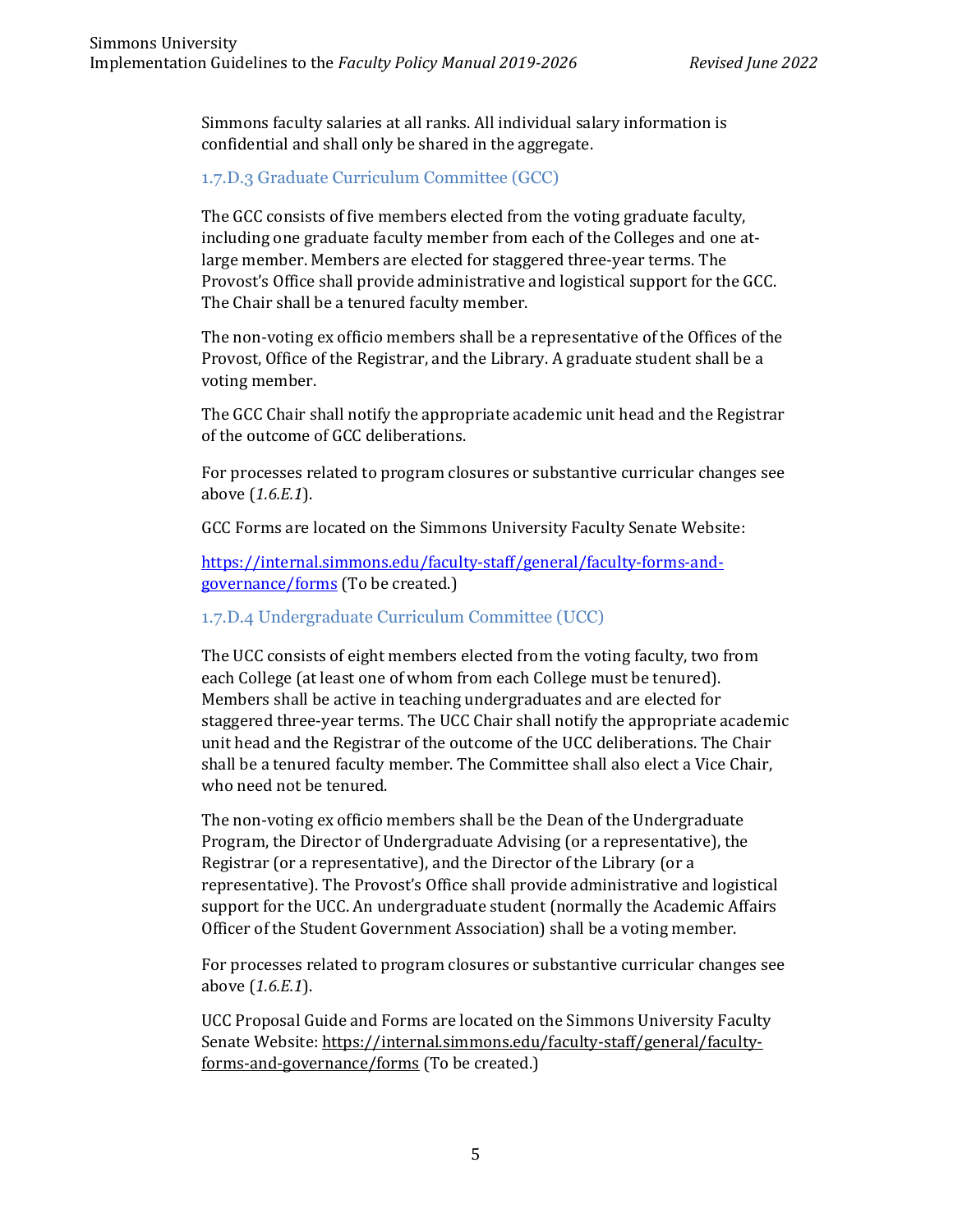## 1.7.D.5 Undergraduate Admissions Committee

The Faculty Senate could vote to reestablish or eliminate this committee.

## 1.7.D.6 Undergraduate Administrative Board

The Undergraduate Administrative Board consists of five members elected from the undergraduate voting faculty, one from each of the four Colleges and one atlarge member. The ex officio members include a representative of the Office of the Registrar who also serves as the secretary and representatives from the Offices of Advising and Student Affairs. Faculty members are elected for staggered five-year terms.

#### 1.7.D.7 Academic Integrity Board

The Academic Integrity Board consists of four members elected from the voting faculty, one from each College, and one additional faculty member appointed by the Provost in consultation with the Faculty Senate to help ensure that an online faculty member and two graduate voting faculty are members of the Board. The non-voting ex officio member shall be the Director of Academic Integrity. Members are elected for staggered three year terms. See also the **Academic** [Integrity Guidebook For Faculty](https://drive.google.com/file/d/0ByH94LHA1PZ2UGpvTDVnbGZ6Vk5DdTU3SGU4UmJINk9RdWQw/view?usp=sharing) and th[e Academic Integrity Policy.](https://drive.google.com/file/d/0ByH94LHA1PZ2MTZqWGRrQzQ4MTQxdUlsS3Z4UklmMmI2cVZZ/view?usp=sharing)

#### 1.7.D.8 Assessment of Teaching and Learning Committee

The Assessment of Teaching and Learning Committee consists of six faculty members, one from each College, and two at-large faculty members appointed by the Provost in consultation with the Faculty Senate. Ideally, the faculty selected shall include faculty teaching at all levels of instruction (Bachelors, Masters, and Doctoral). Members are elected/appointed for staggered threeyear terms. The non-voting ex officio members shall be the Associate Provost for Planning, Assessment and Accreditation, the Director of the Center for Faculty Excellence, and the Director of Institutional Research.

## 1.7.D.9 University Promotion and Tenure Committee (UPTC)

The UPTC shall consist of seven elected members, all of whom hold tenure, and shall include one full professor from each of the four Colleges, and three at-large members, at least one of whom shall hold the rank of professor. Members are elected for staggered three-year terms . UPTC members shall recuse themselves from participating in a review of cases from their local academic unit or if they have voted on a candidate as a member of a Local Promotion and Tenure Committee (LPTC). The UPTC shall serve in the place of a Local Promotion and Tenure Committee in the case of tenure decisions when hiring a Dean or Provost. The UPTC shall make recommendations to the Provost and President, respectively.

#### 1.7.D.10 Promotion and Tenure Appeal Committee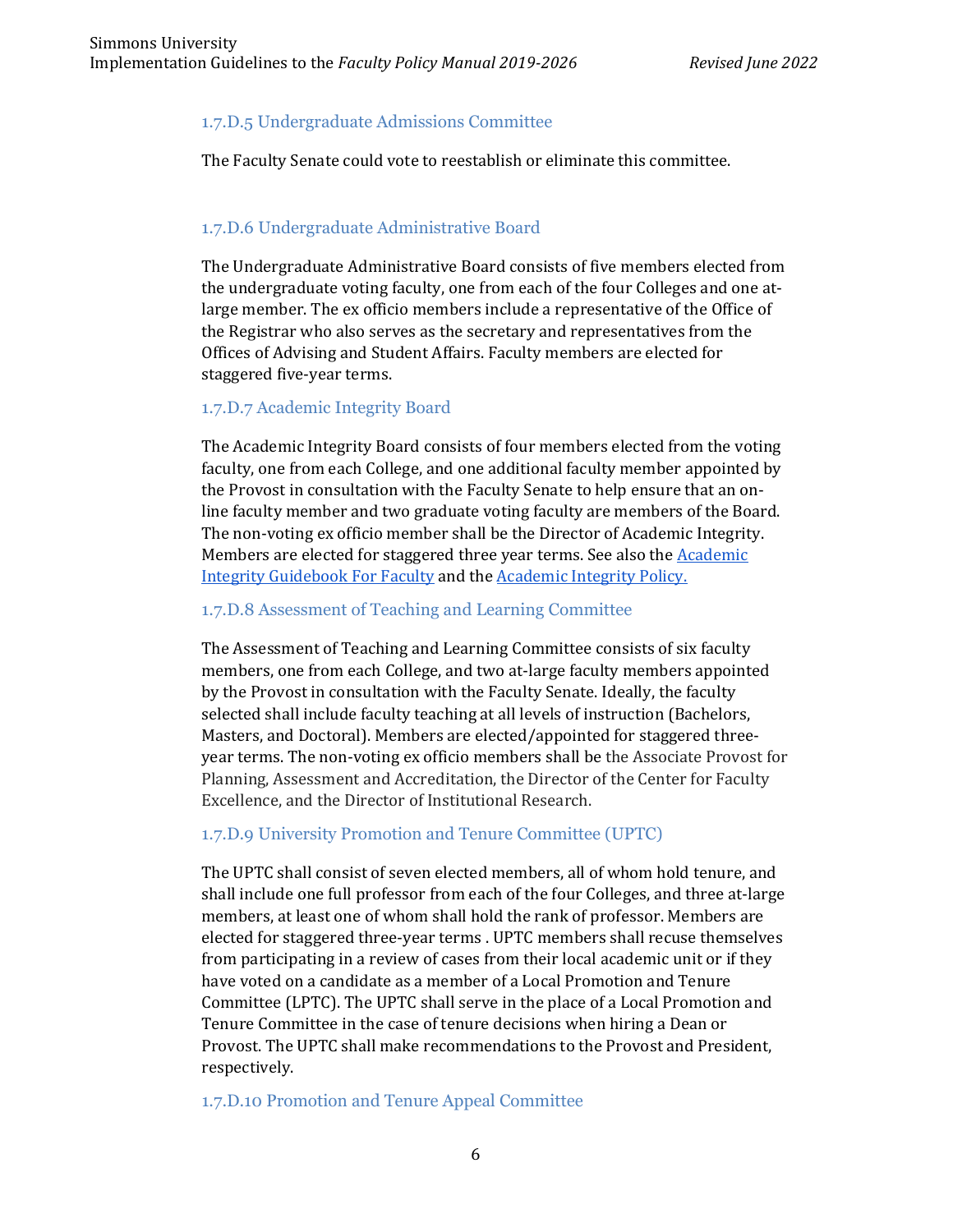See Appendix A.1 in the FPM. The requirement for "having previously served on a committee of promotion and tenure" is meant to refer to faculty who have served on either a UPTC or a School or College promotion and tenure committee at Simmons prior to July 1, 2018.

#### 1.7.D.11 Hearing Committee

See Appendix B.1 in the FPM.

## 1.7.D.12 Intellectual Property Policy Committee

The Intellectual Property Policy Committee consists of five faculty members, one elected from each College and one appointed by the Provost in consultation with the Faculty Senate. At least one committee member shall teach primarily online. Ex officio members include University Counsel, the Director of the Office of Sponsored Programs, and a representative from the library. Members are elected for staggered, three-year terms.

"Normal" or "traditional" resources for purposes of intellectual property ownership at Simmons means those resources that are typically supplied to Faculty to satisfy their responsibilities for teaching and scholarship. Traditional resources include: computers, laboratory space, libraries, office equipment, office space, administrative assistance, library resources and privileges.

#### 1.7.D.13 Institutional Review Board

The IRB consists of six faculty members and multiple alternate faculty members as well as an unaffiliated member (and alternate unaffiliated members), may include an individual appointed by the Provost, and the Director of Sponsored Programs; all IRB members are voting members. The IRB Committee Chair/Co-Chairs review the Committee composition annually and solicit faculty nominees from IRB Committee members, Faculty Senate, and Sponsored Programs staff. Prior to appointing a new IRB faculty Committee member and after consultation with the appropriate Dean, the Chair recommends faculty Committee members for the Provost's approval. Unlike other faculty committees, IRB members are recruited by the IRB and Director of Sponsored Programs and appointed by the Provost.

## 1.7.D.14 Academic Technology Committee (ATC)

The ATC consists of four elected members from the voting faculty, one from each of the four Colleges. Members are elected for staggered three-year terms. The non-voting ex officio members shall be the Chief Information Officer (or designee), the director of the Center for Faculty Excellence, and other technology staff as invited.

#### 2.1.E FACULTY HIRING

When a position has been approved for hire by the Provost, the Dean of the College and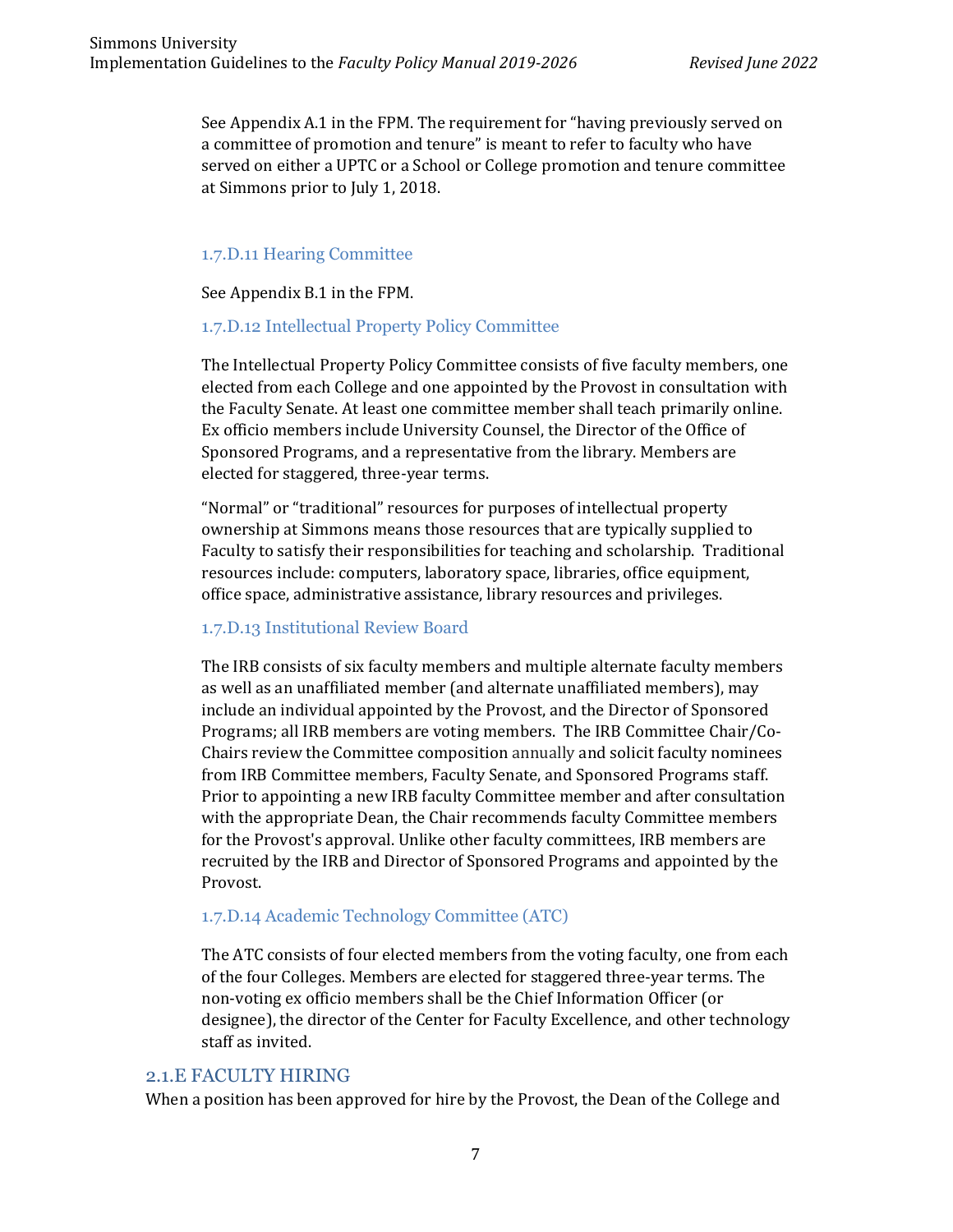Human Resources shall collaborate with the appropriate Faculty within the College to:

- develop the position description, including relevant experience and credentials;
- determine appropriate venues for advertisement of the position to ensure a diverse and high-quality pool of candidates working with the Office of Culture, Inclusion, and Equity (OCIE) [\(https://www.simmons.edu/your](https://www.simmons.edu/your-simmons/commitment-inclusivity/organizational-culture-inclusion-equity)[simmons/commitment-inclusivity/organizational-culture-inclusion-equity\)](https://www.simmons.edu/your-simmons/commitment-inclusivity/organizational-culture-inclusion-equity);
- determine the composition of the faculty search committee; and
- determine the procedures for the faculty search process.

Weighing heavily the deliberations and recommendations of the Faculty Search Committee, the Dean of the College in which the candidate shall hold their primary appointment shall recommend to the Provost which candidate is made an offer of hire. The Provost has final approval of all tenured and tenure track faculty hires.

Only in situations of emergent need or unanticipated circumstances shall the hiring practices stipulated in the FPM be modified.

## 2.1.G FACULTY LETTERS

## 2.1.G.1 Initial Appointment Letter

The following shall be considered "standard terms" in every initial appointment letter:

- rank;
- type of appointment (i.e., tenured, tenure-track, or contract);
- appointment status (i.e., full-time or proportional);
- benefits eligibility (including earned time off, as appropriate);
- appointment period (e.g., nine, ten, or twelve months);
- start date;
- base salary; and
- that Simmons faculty members are subject to the FPM, Employee Handbook, and other University policies.

Initial appointment letters shall also include, should these conditions apply:

- specific deviations from the standard duties and expectations in the FPM (Sections 2.2, 2.3, and 2.4), such as a different teaching load, research or service expectations, administrative responsibilities, and/or external grant funding), specifying the time period for which these deviations shall apply;
- any financial considerations or incentives (stipends or additional compensation) related to the deviations from standard duties and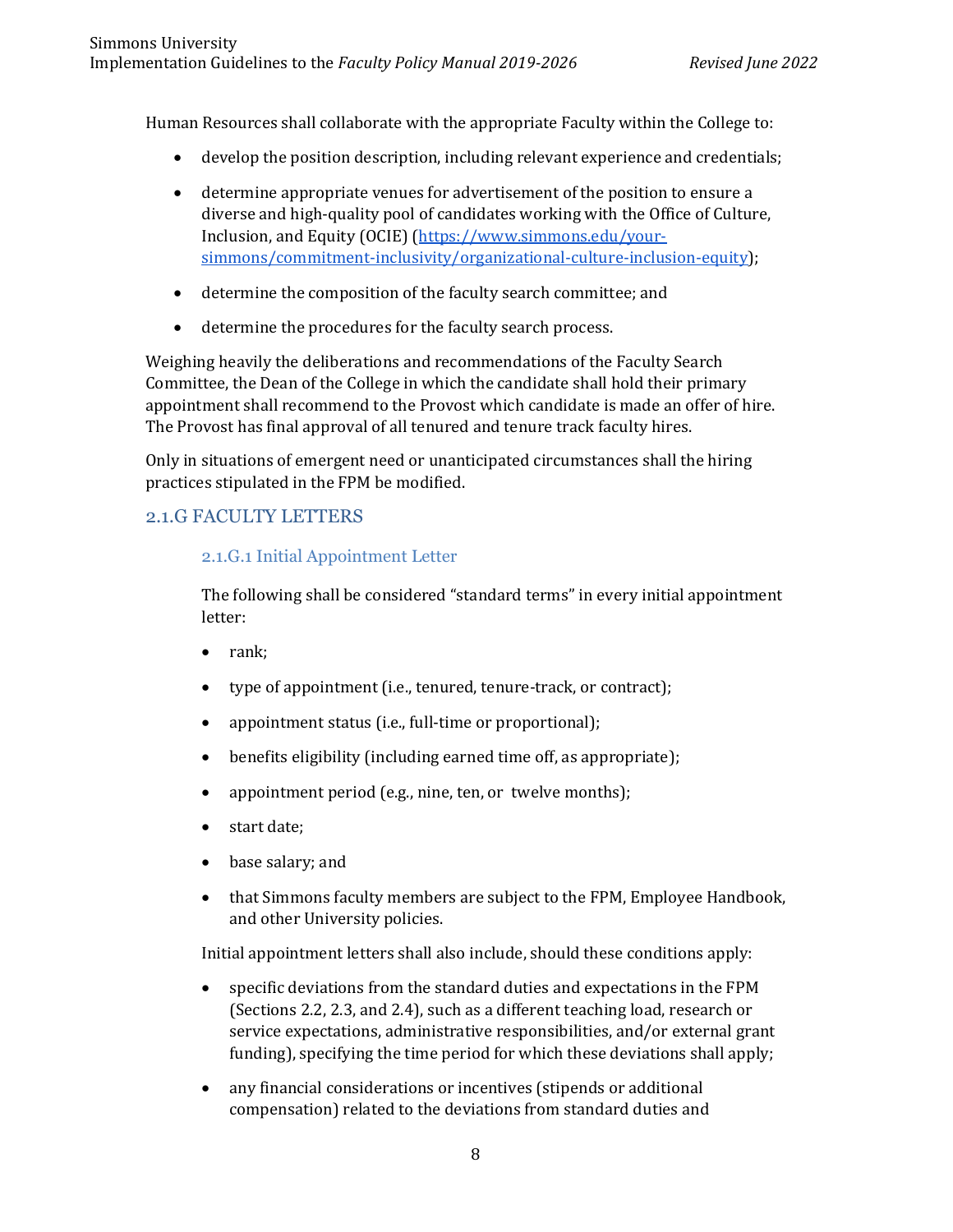expectations.

• If the faculty appointment is a joint appointment, the letter shall also state the primary affiliation ("home unit") and shall set forth the expectations of relative proportion of assignment between the two units.

The initial appointment letter for a tenure-track appointment shall also indicate:

- the scheduled Tenure Decision Year, known as the "TDY;"
- the timing of the midpoint review;
- any institutional support available for tenure-track faculty (See FPM sections 2.7A and 2.7E); and
- the amount of prior service at other institutions that shall be credited toward the probationary period at the University, if any.

## 2.3.A FACULTY ANNUAL WORKLOAD

For the purposes of determining workload, a course may carry either three or four credits, regardless of whether the course is campus-based or online. Generally, when faculty team-teach, they shall split the responsibility for credit generation. In the case of courses bearing other credit counts and non-traditional credit systems, the Dean is responsible for determining course equivalencies, and the Deans and Provost for ensuring equity across the University.

Modifications to workload for substantial leadership responsibilities, include (but are not limited to) the following course reductions during the period of service:

- Faculty Senate president (three course reductions);
- Faculty Senate president-elect (two course reductions);
- Chair of the University Promotion and Tenure Committee (one course reduction); and
- Chair of the Undergraduate and Graduate Curriculum Committees (one course reduction each).

These workload compensation levels shall be reviewed during the Spring semester of 2024.

Each College's OPs shall set requirements concerning faculty availability over times when classes are not in session but their appointment letters stipulate that they are available to the University, such as for responses to emails, assistance with admissions, orientation and student events. Unless special consideration has been agreed to in faculty members' appointment letters (e.g. an agreement to serve as chair for a determined period of time in exchange for compensation), nine- and ten-month faculty are free to decline to participate in University activities that are outside the scope of their appointment.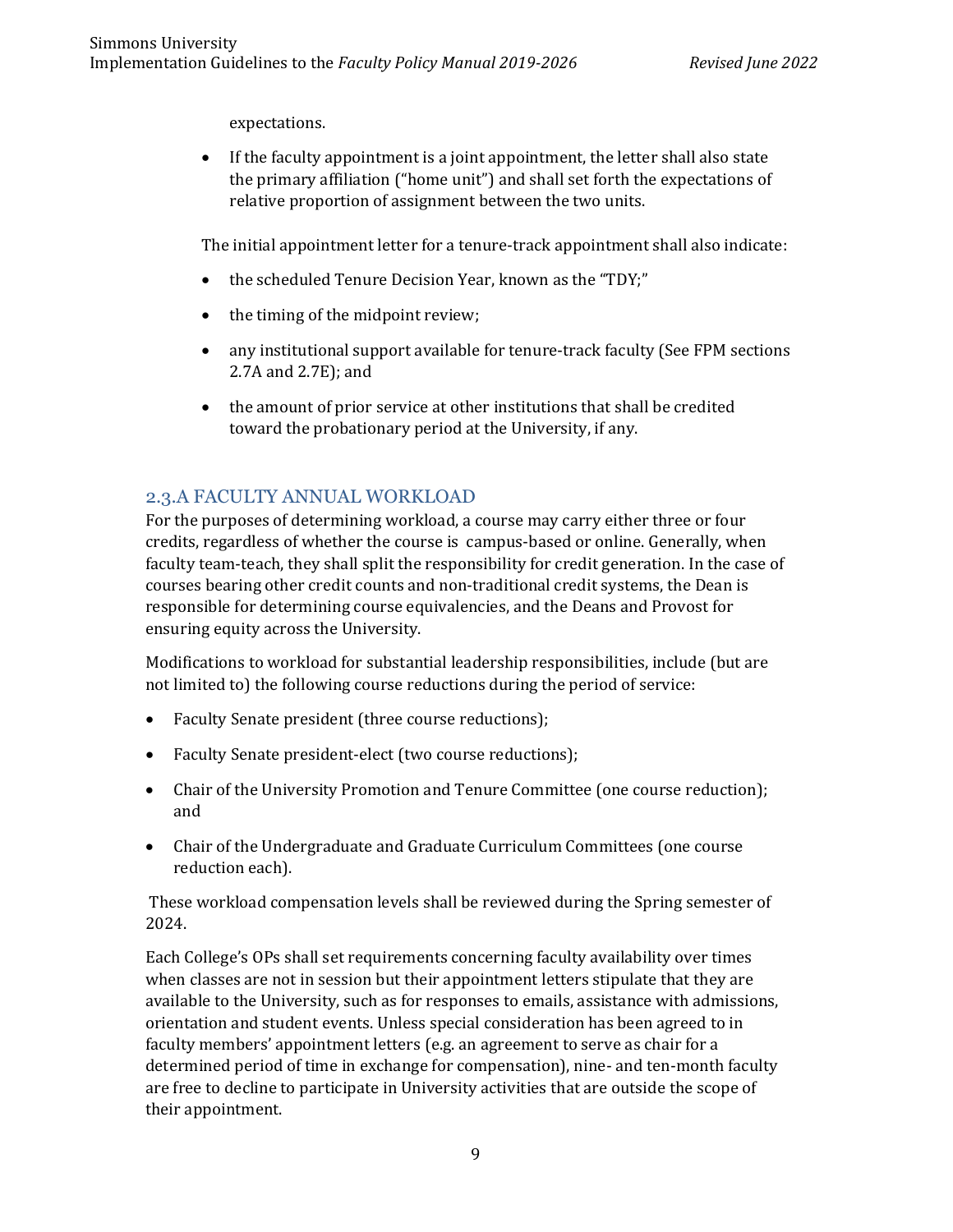## 2.3.B PRE-RETIREMENT WORKLOAD REDUCTION OPTION

Tenured faculty who are contemplating a Pre-Retirement Workload Reduction Option first shall consult with the Dean, Human Resources, and Provost to clarify implications to salary, benefits, faculty review processes, and workload such that plans can be made before November 15. The amount of the reduction shall be negotiated by the Dean and approved by the Provost, with the recognition that workload includes more than teaching.

Contract faculty who meet the eligibility requirements set forth in the FPM may request a reduced-load appointment from their Dean. The same date and process as described above apply.

## 2.3.C TEACHING AND PROFESSIONAL ACTIVITIES OUTSIDE OF SIMMONS UNIVERSITY

The University supports external professional activities through which faculty stay professionally qualified and engaged, as long as such activities do not cause a conflict of commitment or conflict of interest, as defined in the FPM. This includes maintaining professional qualifications as required by some accrediting agencies.

A faculty member is expected to fulfill their Simmons commitments and may participate in outside activities that amount to no more than 20% (or one day per week) over their Simmons workload during their contract period. The faculty member shall report on those prospective external activities related to their professional areas of expertise as part of their Activities and Accomplishments Report. The faculty shall notify the Dean about any subsequent changes.

Faculty members shall give attribution to Simmons University for external presentations, publications, and grants/contracts for which Simmons has contributed resources.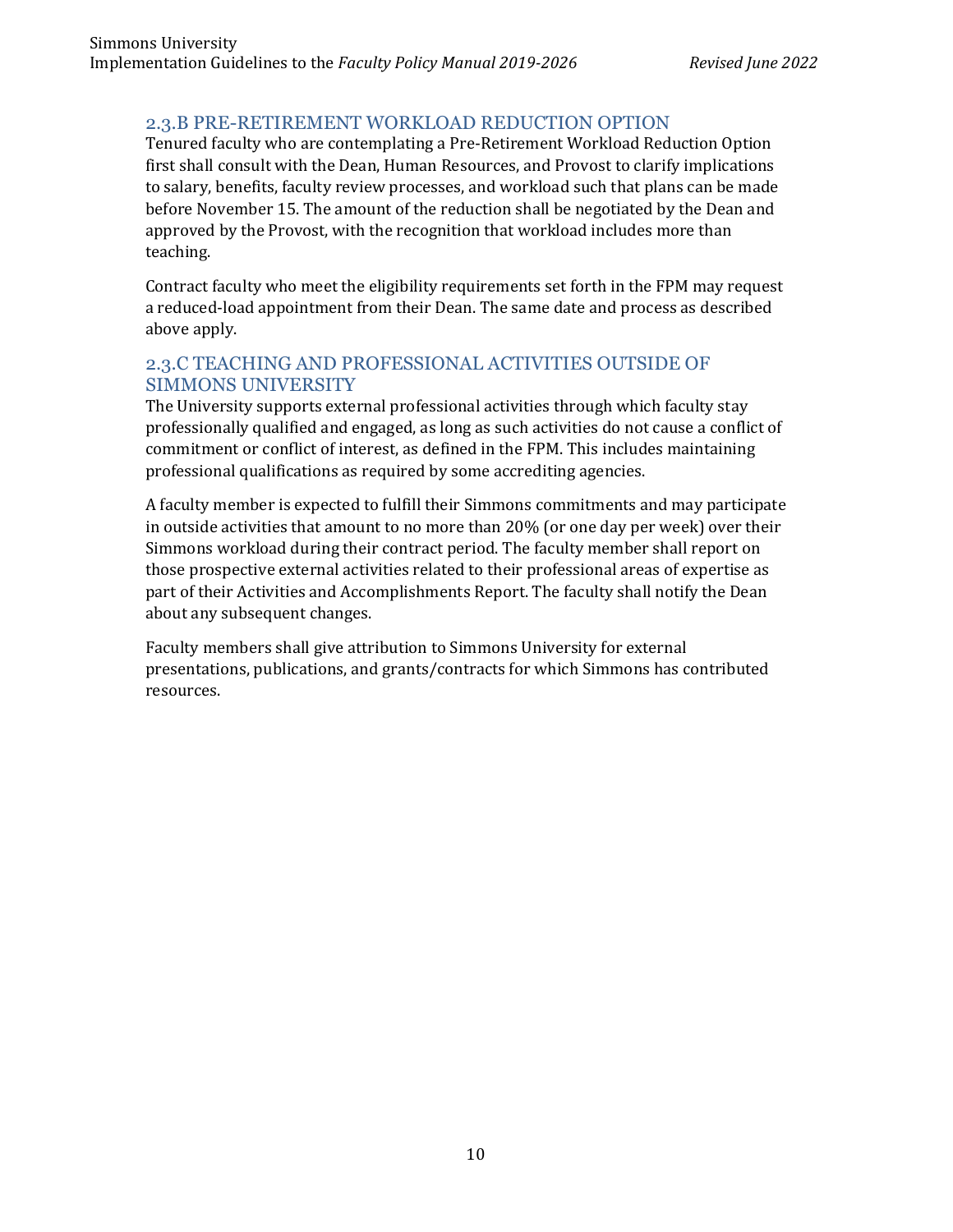## 2.4.C OTHER TYPES OF APPOINTMENTS

#### 2.4.C.1 Joint Appointments

When a joint appointment is made, a primary affiliation (home academic unit) shall be stipulated. If that faculty member comes up for promotion, tenure, or other forms of review, the primary review is written by the home unit with input from the other unit. Members of the other unit may also serve on the Local Promotion and Tenure Committee (LPTC). The faculty member is a voting faculty member in the College where the home department is located. They are expected to fulfill faculty responsibilities and attend faculty meetings in their home College.

## 2.5.A COMMITTEES ON PROMOTION AND TENURE

## 2.5.A.1 Composition

## *2.5.A.1.b Local Promotion and Tenure Committees*

A Local Promotion and Tenure Committee (LPTC) shall be created for each tenure track candidate being considered for tenure and/or promotion. Each LPTC shall be composed of three to five faculty members (at or above the rank to which promotion is being considered) from the candidate's primary (and secondary academic unit(s), if a joint appointed faculty member). If the primary (or secondary, if a joint appointed faculty member) academic unit does not have enough available and qualified faculty at the appropriate rank to serve in this capacity, faculty from outside the unit with affiliated disciplinary expertise shall serve.

Local Promotion and Tenure Committees shall be formed in accordance with the principles of shared governance and to maximize consistent and equitable consideration of all cases for tenure and for promotion.

After informing the entire faculty of the unit (or units) that a candidate plans to seek promotion and/or tenure and consulting with all unit members who are eligible to serve on that candidate's LPTS, academic unit heads shall create an LPTC for each tenured or tenure-track candidate for promotion or tenure. The members of the LPTC shall elect the chair.

The Dean, in consultation with the academic unit head(s) of the candidate or candidates for promotion, shall create a single College Contract Promotion Committee (CCPC) for those contract faculty being considered for promotion each year in each College. The CCPC shall be composed of tenured and contract faculty members (at or above the rank to which promotion is being considered) and include faculty from candidates' academic units. The members of the CCPC shall elect the chair.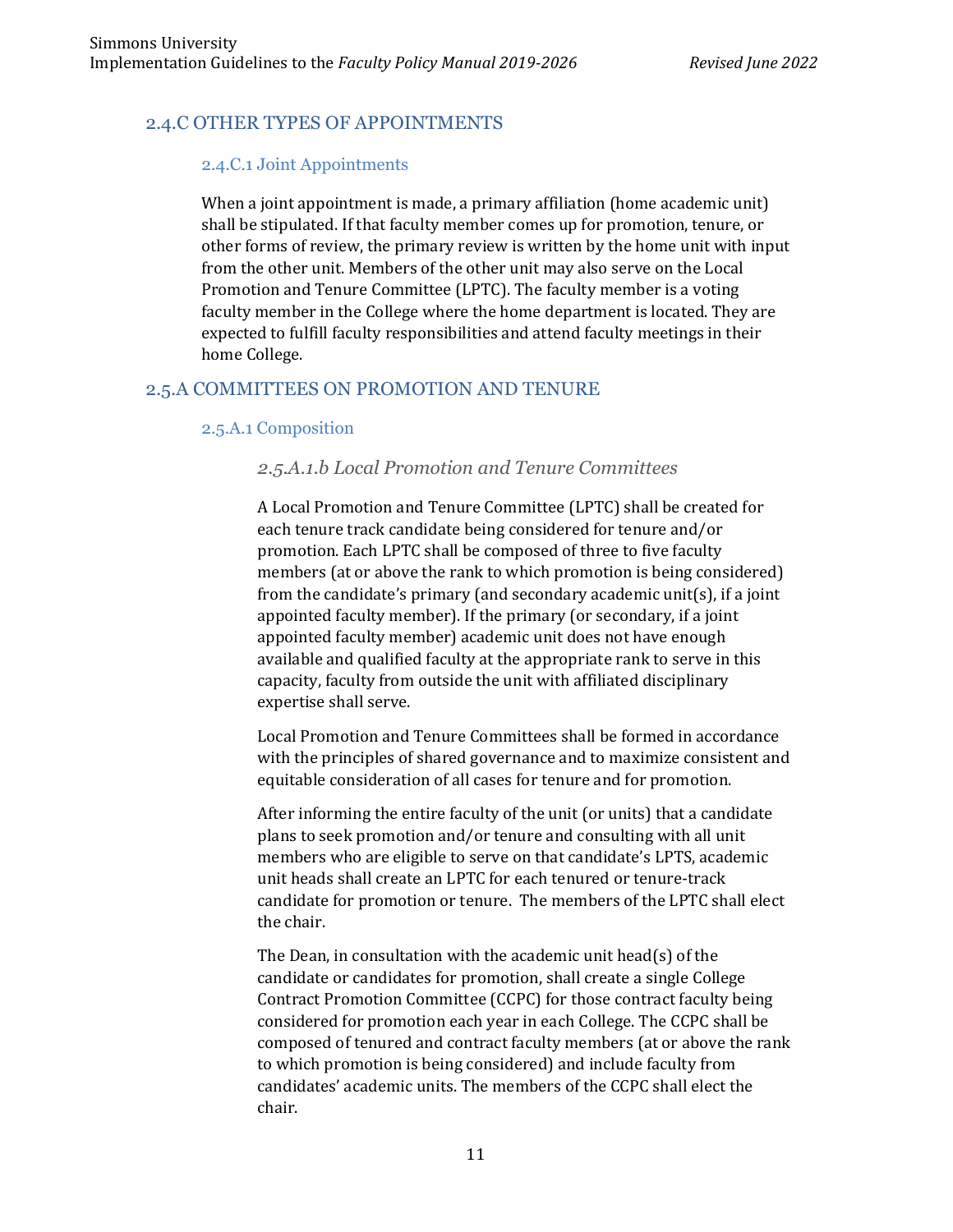Heads of academic units with administrative appointments (typically Directors and Associate Deans), as distinguished from faculty with a course release to serve as Department Chair, shall not serve on Local Promotion and Tenure Committees. The College's Operating Procedures shall specify academic unit heads excluded from LPTC service.

## 2.5.C PROMOTION AND/OR TENURE CRITERIA FOR TENURE-TRACK AND TENURED FACULTY

A three-level rating scale of "excellent," "strong," and "not strong" is discussed below.

#### 2.5.C.1 Excellence as a Teacher

All candidates for tenure and/or promotion shall demonstrate excellence in teaching. Teaching falls into three categories: classroom practice, course content, and student mentoring. Simmons University is committed to the use of multiple measures to assess teaching, which may include (but are not limited to) student evaluations, regular peer observation, and evaluation of syllabi and other course materials. Input from students other than what appears in end-of-course student evaluations may not be included in the dossier.

The following list provides examples of factors relevant to excellence in teaching:

- course or program development/revision and pedagogical innovation, including state-of-the art teaching technologies, appropriate assessment techniques, and clear and organized syllabi;
- consistently favorable teaching evaluations; such evaluations shall consider both quantitative and qualitative feedback, and shall be contextualized by considering the potential for implicit bias, the level of difficulty of the course, evaluations in comparable courses (e.g. writing-intensive, communityengaged, large class size, quantitative, required versus elective), and whether there is sufficient data (percent of class submitting an evaluation) to enable a conclusion;
- positive feedback from peer observations and improvement in areas identified in developmental peer observations;
- commitment to independent learning and student success, including supervision of student research, student presentations at internal or external conferences and programs, independent studies, clinical work, internships, and theses;
- awards for teaching;
- other forms of recognition for outstanding teaching, including conducting workshops for faculty;
- improvement in areas identified as developmental in analysis of student course evaluations;
- thoughtful self-reflection of teaching philosophy;
- teaching outside one's disciplinary area, including general education courses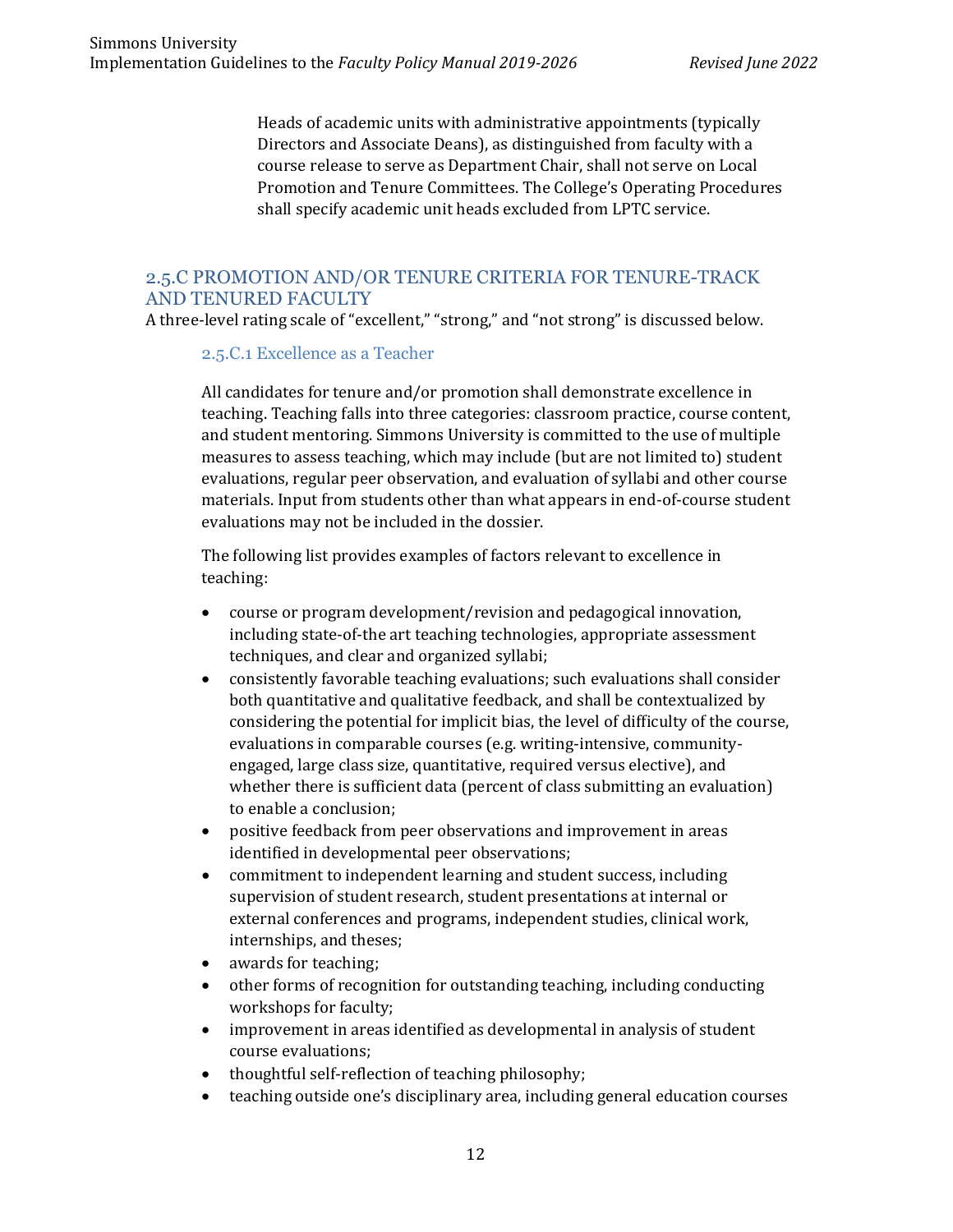and interdisciplinary courses;

• inclusive practices;

Specific methods, and guidelines for assessing teaching performance with respect to categories of evaluation shall be found in each College's Operating Procedures.

#### 2.5.C.2 Achievement in Research, Scholarship, and/or Creative Works

Scholarship is innovative work that contributes to an intellectual community. At Simmons, scholarship is defined expansively and with deference to disciplinary differences. Simmons faculty members are expected to be active in their fields and to continue to develop scholarly or creative work consistent with professional standards within their discipline. Scholarship may entail traditional research in the disciplines; scholarship of teaching and learning; research into practice; community-engaged research conducted in collaboration with community organizations; or the communication of information about the discipline or practice to the public (including museums, libraries, educational institutions, social service or government agencies, community-based organizations or companies.) Creative work may include writing in various genres, visual art in various genres, media composition, or performance.

Excellence in the area of scholarship is a trajectory of scholarship, research, and/or creative activity that has focus, builds a coherent body of work, and is recognized by one's professional peers as making an important contribution to the candidate's area of expertise and/or to professional practice, policy, and/or education. The candidate's accomplishments up to the time of application for tenure and/or promotion, as well as the candidate's potential for continued future development as a scholar, shall be taken into consideration.

The following lists provide examples of forms of scholarship relevant to the tenure and promotion process. Each contribution to the field may vary in weight or importance by discipline.

Published Scholarship and Creative Work, including:

- scholarly articles in refereed journals, with particular recognition of the significance of publishing in journals recognized as "top-tier" by the disciplines or multidisciplinary fields;
- scholarly books and monographs, with particular recognition of the significance of books published by presses held in high regard by the discipline or multidisciplinary fields;
- essay collections, textbooks, scholarly editions, and translations with particular recognition of the significance of books published by presses held in high regard by the disciplines or multidisciplinary fields;
- chapters in edited collections, textbooks, or equivalent contributions to other collaborative scholarly projects, with particular recognition of the significance of projects published by venues held in high regard by the disciplines or multidisciplinary fields;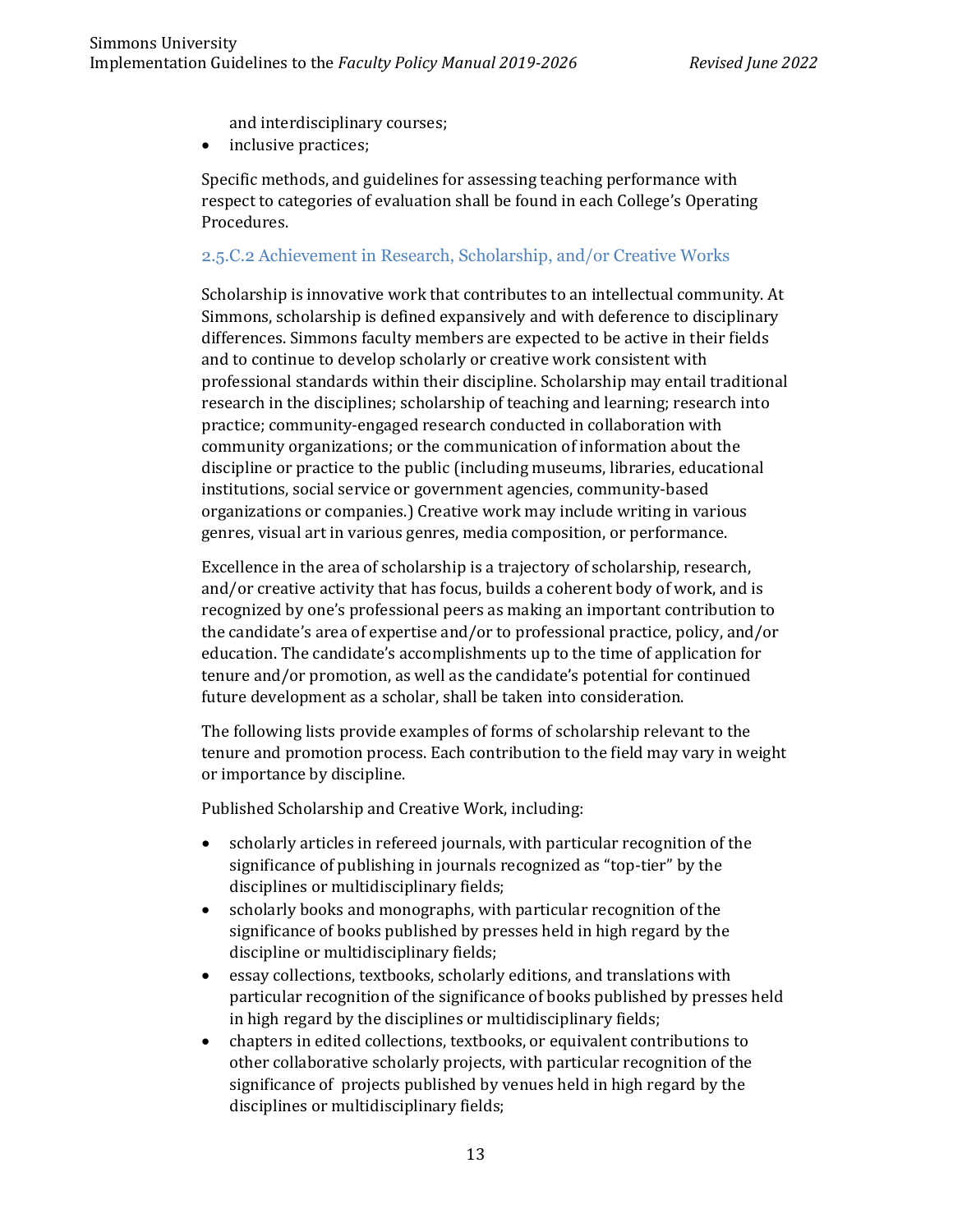- creative writing (poetry, fiction, creative non-fiction), with particular recognition of the significance of publishing in venues widely respected in the field;
- book reviews, with particular recognition of the significance of publication in nationally and internationally recognized publications.

Presentations, Addresses, and Panel Participation, including:

- presentation of papers or posters at professional conferences, with particular recognition of the significance of national and international conferences, and of the importance in certain disciplines of presenting at highly selective, peer-reviewed, top-tier conferences;
- work at conferences, including invited addresses (particularly by prestigious institutions and organizations), serving as a discussant, panelist, session organizer, and/or presenter at a regional, national, or international professional conference;
- serving as a panelist or workshop presenter at professional conferences, with particular recognition of the significance of national and international conferences;
- external invited addresses.

Creative or Artistic Work, including:

- artwork, performance, musical composition and publication of musical composition, and public exhibitions of artwork, with particular recognition of the significance of exhibiting or performing in venues widely respected in the field;
- liner notes, program notes, and text translation (in music);
- curatorial work, with particular recognition of the significance of contributing to venues widely respected in the field;
- developing a professionally-focused webpage contributing significantly to the field or discipline.

Other Evidence of Scholarly Reputation, including:

- grants, fellowships, and partnerships, with particular recognition of the significance of receiving awards or affiliations from highly competitive opportunities;
- substantial contributions to public policy or influence upon professional practice, such as the adoption of a faculty member's model for problem resolution, intervention program, instrument or process, and/or consulting where appropriate;
- public scholarship, such as articles in magazines, newspapers, or recognized digital outlets;
- external recognition (for example, prizes, awards, and/or favorable reviews of work, particularly in top-tier journals);
- work for peer-reviewed journal as an editor or guest editor;
- research affiliation outside of Simmons.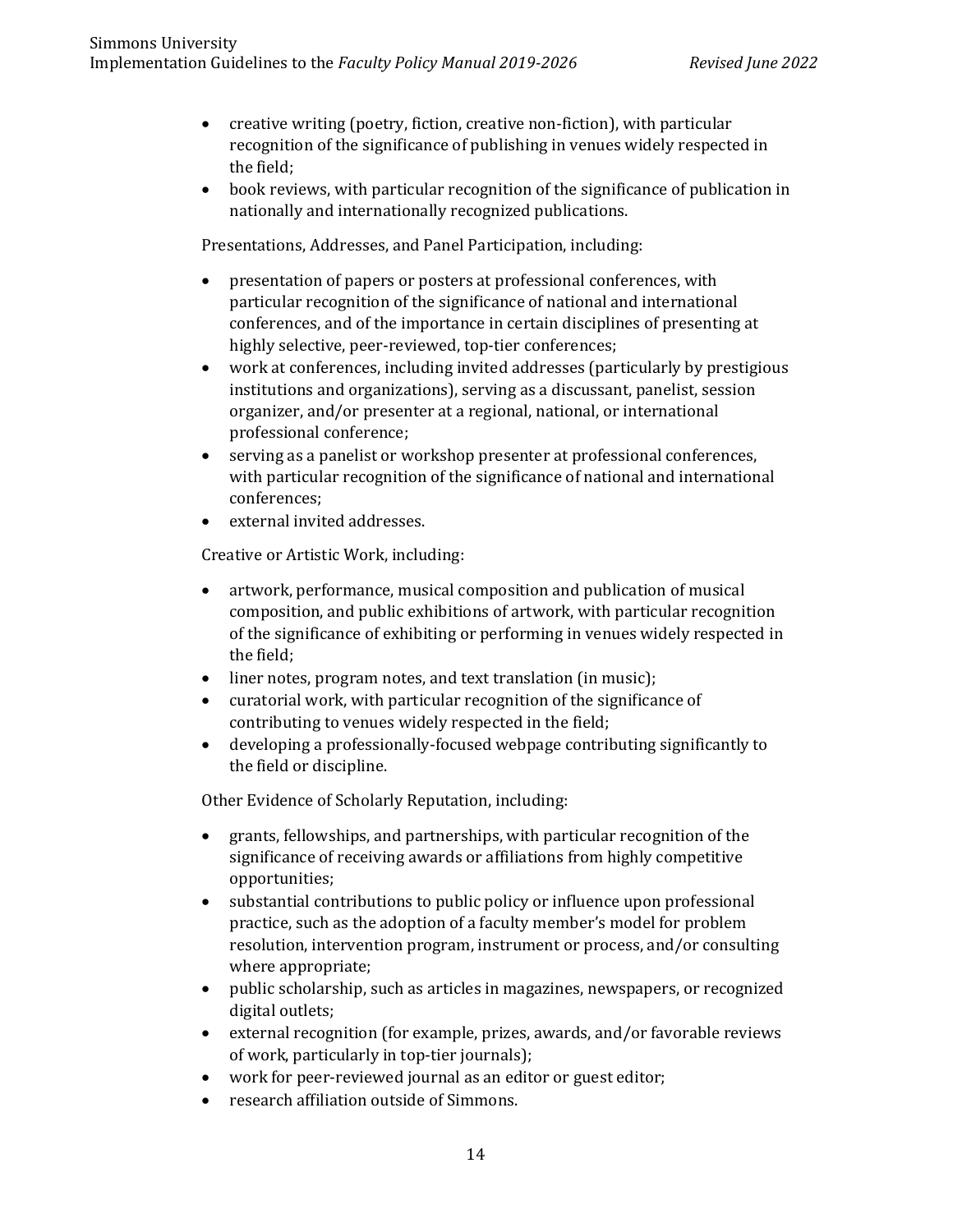Specific methods, and guidelines for assessing performance in scholarship with respect to categories of evaluation shall be found in each College's OPs with consideration for disciplinary differences.

## 2.5.C.3 Contributions of Service to the University and/or Profession

Service represents good Simmons and academic citizenship and is vital to an academic community's ability to flourish. Service is demonstrated through a consistent record of contributions to, participation in, and leadership of programs, academic units, Colleges, the University, and one's profession.

Faculty are expected to attend their unit's meetings, to advise students (as defined in the academic unit), and to attend major institutional events.

The following are examples of forms of service relevant to the tenure and promotion process: :

Internal service includes:

- membership on University Committees (as defined in the FPM) or other university-level strategic task forces, advisory boards, etc.
- membership on task forces, ad hoc committees, or other standing committees;
- sharing academic expertise with other faculty (e.g. guest lecturing, curricular coaching, leading workshops, etc.);
- work on advising that goes beyond the academic unit's requirements, including advising student organizations and advising outside the major (e.g., first-year advising);
- faculty mentoring;
- service to graduate and/or undergraduate admissions;
- work with the broader community consistent with the Simmons mission, including creating and managing projects that raise the visibility of Simmons locally, regionally, nationally, or internationally.

External service includes:

- involvement as a judge in competitions, with particular recognition of the significance of national and international competitions;
- invited external reviewer of the scholarship section of tenure and promotion cases from other institutions;
- service on scholarly committees of national or regional scholarly/professional associations;
- intellectual leadership in scholarly and professional organizations (such as organizing conferences), with particular recognition of the significance of involvement in national-level professional organizations;
- participation in seminars or summer institutes (particularly those sponsored by prestigious national organizations);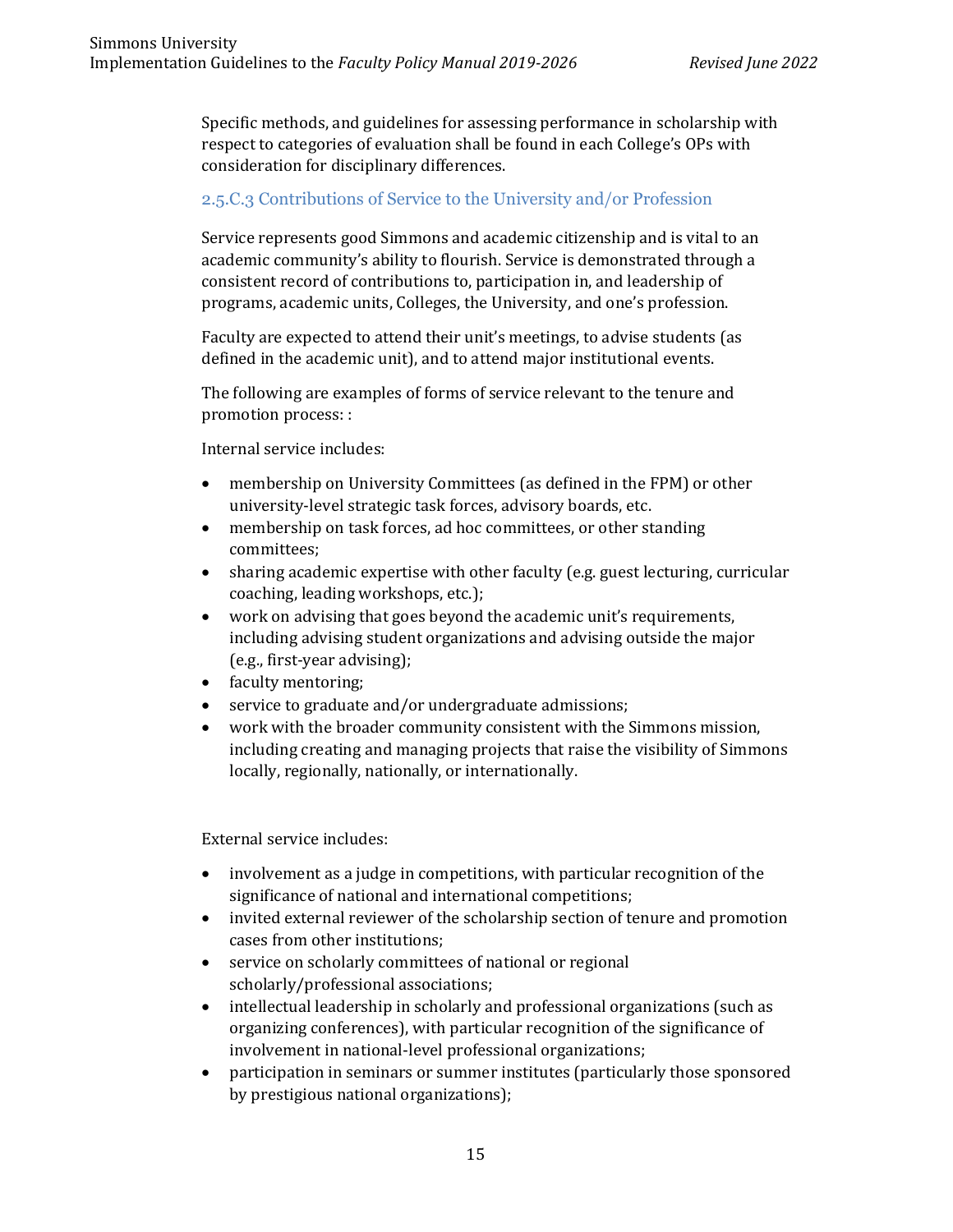- federal or state regulatory committee, and administrative committees of national or regional scholarly/professional associations;
- acting as an expert advisor, including developing curricula, leading inservice programs, providing expert testimony, acting as an invited juror in one's discipline, and/or consulting where appropriate;
- service on the editorial board of a professional journal;
- service on an external review committee of a masters thesis or doctoral dissertation;
- service on an external department or program review; on an accreditation team; as a promotion or tenure reviewer; or on an external tenure committee;
- reviewer of manuscripts for scholarly or professional journals;
- reviewer of research proposals for funding agencies.

Excellence in internal and external service includes leadership, recognition, significant contribution or duration for any of the above.

## 2.5.C.4 Needs of the University, College, School, and Department and/or Program

The academic unit head, LPTC, and Dean document the 4th criterion, "Need" in their recommendations for tenure cases. Evidence of need may include, for example, a chart or text description of curricular need that places the candidate's areas of teaching expertise in the context of the academic unit and/or program's course offerings. (A *table* listing Courses in the Department, Frequency Offered, Required/Elective, and each tenure-track faculty member's academic preparation to teach has been used in the past.) In addition, evidence of need might include strong enrollments across the candidate's academic unit and/or program; teaching expertise in key curricular areas in the unit; expectations for enrollment change in the discipline; and the candidate's interest in interdisciplinary innovations, non-traditional modes, or teaching outside the unit. Demonstration of Need is not a consideration for candidates for promotion.

## 2.5.D Tenure Policies

#### 2.5.D.2 Probationary Period

#### *2.5.D.2.d Waiver of Probationary Period*

When hiring a Dean or Provost, the expedited tenure process shall involve reserving time during each candidate's campus visit for tenured faculty in the candidate's discipline to meet together with the UPTC and the candidate so that these faculty may weigh in on the suitability of an offer of tenure and rank.

#### *2.5.D.2.f One-Year Extension of the Probationary Period*

Faculty members who wish to petition for a one-year extension shall submit a request by March 1 to the academic unit head and Dean. The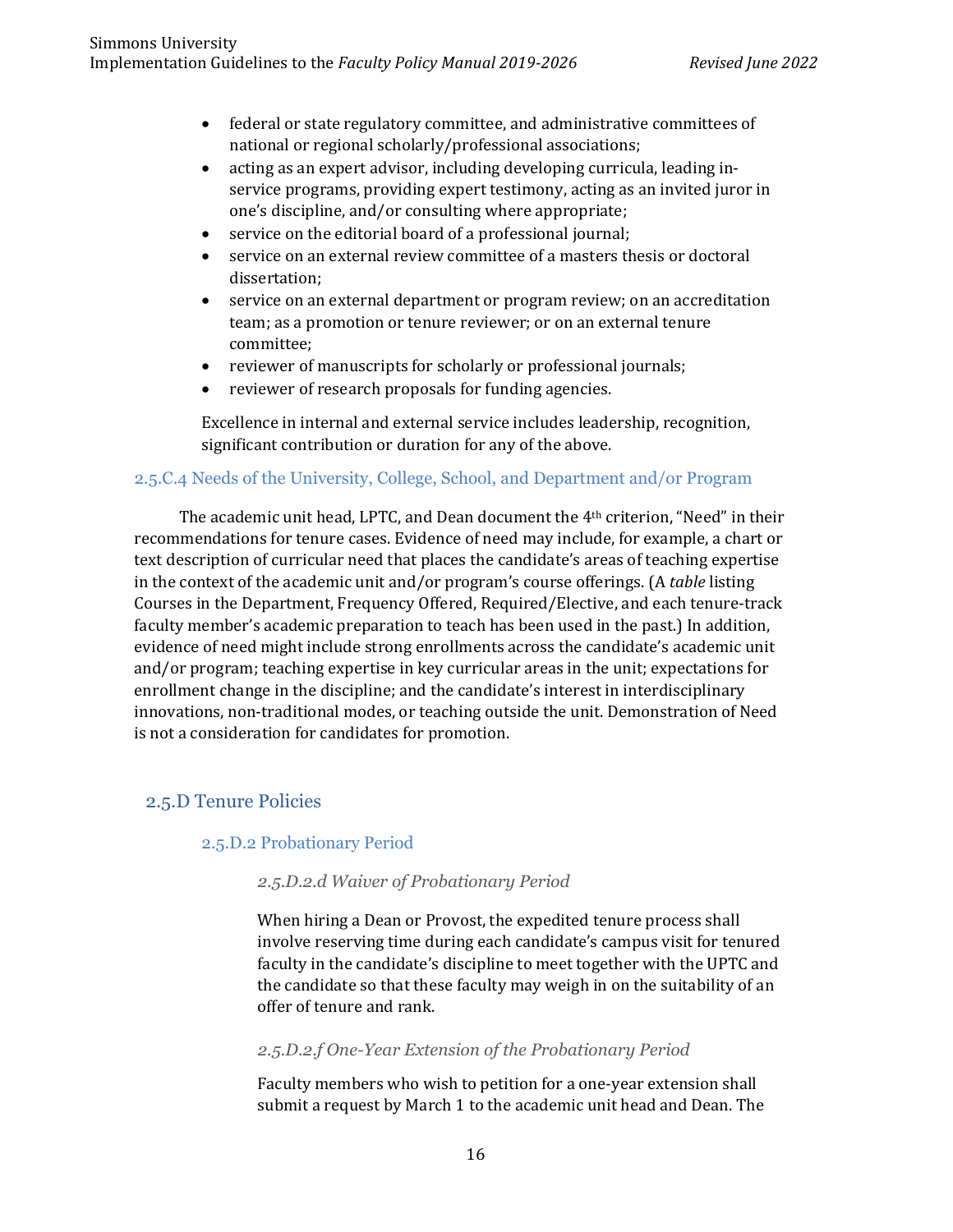Dean, in consultation with the academic unit head, shall make their recommendation to the Provost by March 15 in the year preceding eligibility for tenure. The decision of the Provost is final.

#### 2.5.D.3 Suspension of the Tenure Clock for Professional Reasons

In the case of an administrative appointment, the faculty member's written request to the Dean shall be made within three months of assumption or assignment of the new duties and shall make clear the anticipated length requested for the suspension of the tenure clock.

In other cases, the faculty member's written request to the Dean shall make clear the planned length of the suspension (no more than two years).

The Dean's written recommendation to the Provost shall provide a rationale and shall make clear when the tenure clock will resume. In all cases, upon resumption the standard tenure calendar (see 2.5.F.1 below) shall prevail. The Dean shall communicate the Provost's decision to the faculty member in a timely manner.

## 2.5.E.2 Promotion for Contract Faculty Appointments (Teaching Faculty and Faculty of Practice)

In addition to the descriptions above in 2.5.C.1 and 2.5.C.3 above regarding evidence demonstrating excellence in Teaching and in Service, respectively, contract faculty shall also provide evidence of excellence in engagement with and currency in the Discipline or Profession.

Engagement with and Currency in the Discipline or Profession includes, but is not limited to:

- successful participation in professional development activities;
- continuance of current or achievement of additional licensure or certification, appropriate to the practice field;
- attendance at and/or participation in professional conferences;
- other evidence that demonstrates engagement in ongoing practice or in pedagogical currency or improvement.

#### 2.5.E.2.a Reclassification from Lecturer to Assistant Teaching Professor

This reclassification shall be in accordance with the FPM requirement that Assistant Teaching Professors have at least three years of related teaching experience. (2.4.B.1.c)

#### 2.5.F Tenure and Promotion Procedures

2.5.F.1 Tenure and Promotion Procedures for Tenure-Track and Tenured Faculty

"Evaluation year" refers to the academic year in which a candidate's tenure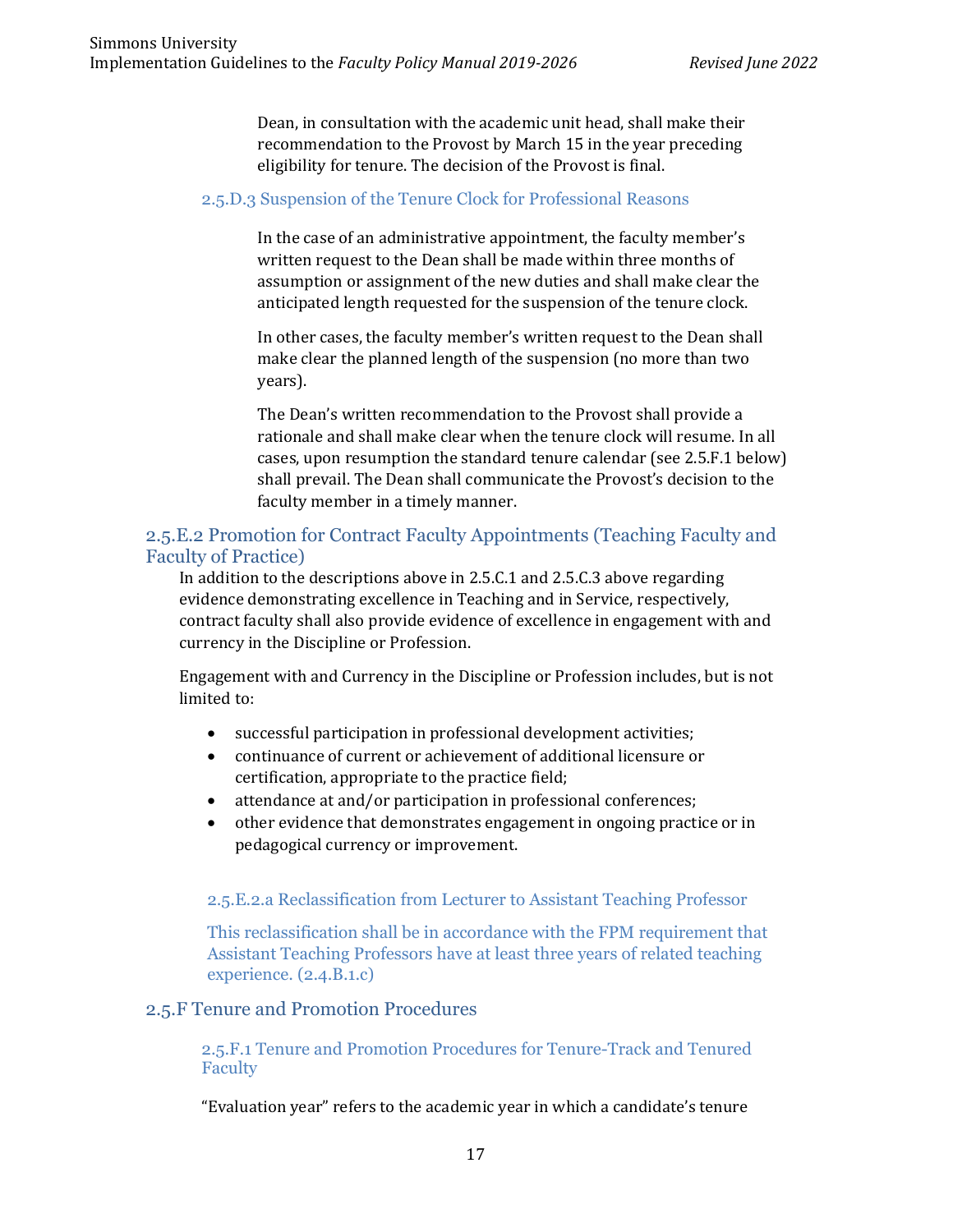and/or promotion is considered and decided (the final probationary year for candidates for tenure, and the consideration year for candidates for promotion to Professor).

The normal schedule for promotion and/or tenure is as follows:

- A. By September 30 of the academic year prior to a candidate's evaluation year, the Dean shall inform candidates of their eligibility to apply for tenure in the following academic year. Associate Professors are responsible for tracking their own progress to full Professor.
- B. By March 1 of the academic year prior to a candidate's evaluation year, any faculty member who is eligible to be considered for tenure and/or promotion in the following year shall convey to the Dean their decision to apply for tenure and/or promotion. At this time, a faculty member can also request an extension of the probationary period (see FPM section 2.5.D.2.f). (The candidate may begin the creation of their electronic Research Folder and Electronic Dossier Folder at any time. See Folder preparation guidelines, below.)
- C. By March 15 of the academic year prior to a candidate's evaluation year, the Dean shall notify the UPTC and Provost of a candidate's intention to apply for tenure and/or promotion to Associate Professor and for promotion to Professor.
- D. By April 1 of the academic year prior to the candidate's evaluation year, the Dean shall notify the academic units of each candidate for tenure and/or promotion that an LPTC shall be proposed. (See 2.5.A.1.b)
- E. By May 1 of the academic year prior to the candidates' evaluation year, the academic unit head shall appoint the members of LPTCs. Each LPTC shall elect its chair. Each academic unit head shall notify the Dean of the committee composition. The LPTC Chair shall notify the Dean of the LPTC Chair. The Dean shall inform the Provost of their College's LPTCs' composition and leadership.
- F. By May 15 of the academic year prior to the candidate's evaluation year, the LPTC Chair and the candidate shall each recommend to the Dean the names of external reviewers and a brief account explaining why each proposed reviewer is appropriate (see External Reviewer guidelines below).
- G. By May 31 of the academic year prior to the candidate's evaluation year, the Dean shall contact potential external reviewers to determine their willingness to serve. If necessary to fulfill these requirements, the Dean may request additional names from the candidate and the LPTC. No more than five and no fewer than three external reviewers shall be secured.
- H. By June 1 of the academic year prior to the candidate's evaluation year, the candidate shall inform the Dean if they elect not to be notified at each stage of the review process.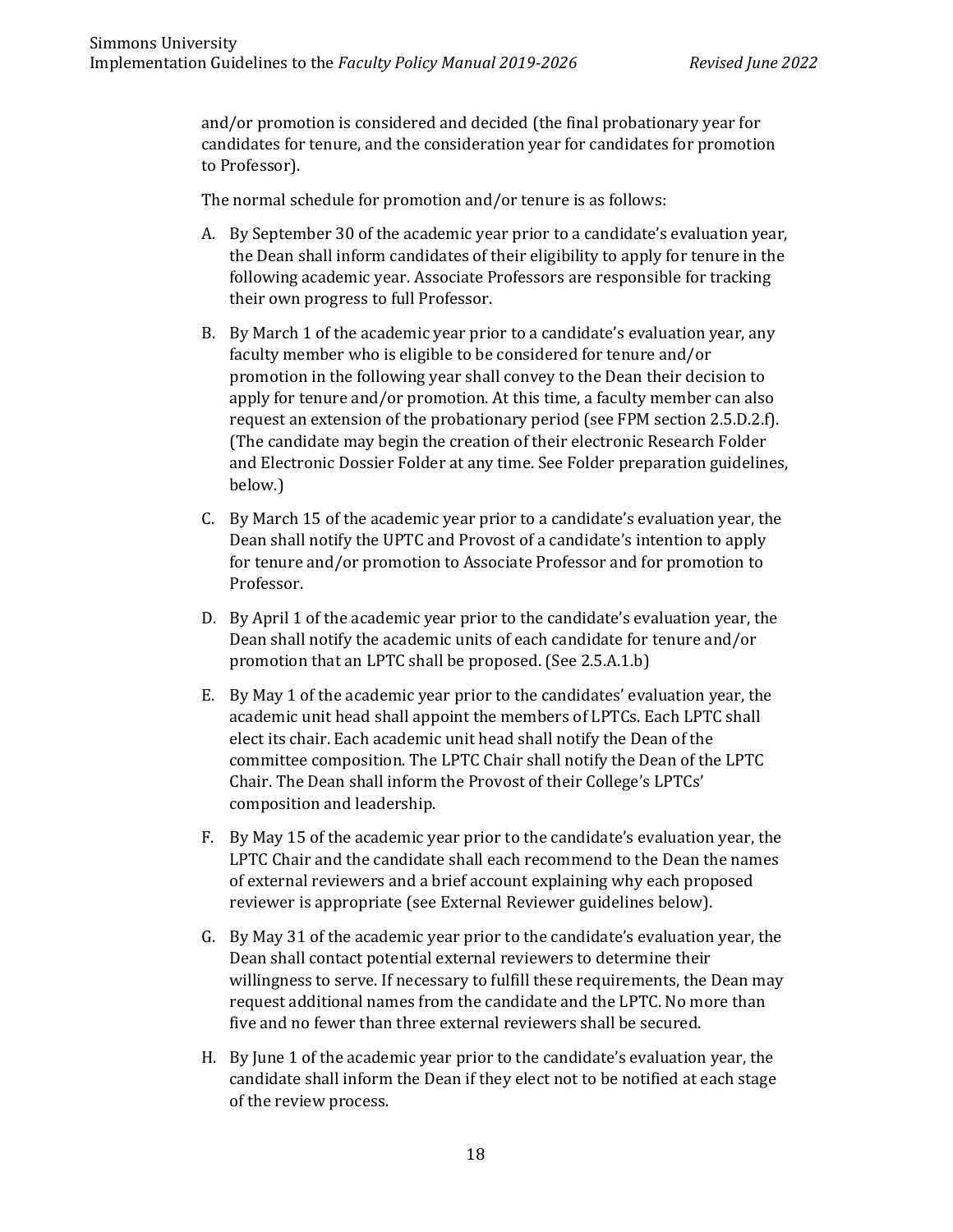- I. By June 1 of the academic year prior to a candidate's evaluation year, the Provost and the Chairs of the UPTC (outgoing and incoming) shall meet with all candidates (and their LPTC Chairs) coming up for tenure and/or promotion, to discuss the tenure/promotion process and address any issues the candidates may have.
- J. By June 1 of the academic year prior to the candidate's evaluation year, the candidate shall transfer electronic 'ownership' of their *Research Folder* to the Dean, formalizing submission of the *Folder*. (See *Folder* preparation guidelines, below).
- K. By June 15 of the academic year prior to the candidate's evaluation year, the Dean shall grant permission to access an electronic *Research Folder*. External reviewers shall be requested to return their reviews to the Dean no later than September 1. The Dean shall create a *Review Folder* which is not part of the dossier (See *Folder* preparation guidelines, below). The candidate shall not have access to this *Review Folder*. Permissions to access this folder shall be maintained by the Dean. Those permissions shall be terminated as each stage of review is completed.
- L. By June 15 of the academic year prior to the candidate's evaluation year, the Dean shall send to the candidate and to the tenure file: 1) a list of courses, including enrollments, taught by the candidate since the date of hire (or date of promotion/PDMYR for Professor candidates); and 2) a complete set of the candidate's student course evaluation summary sheets since the date of hire (in the case of tenure/promotion) and all student evaluation summary sheets since the date of promotion or last PDMYR (in the case of promotion to Professor).
- M. By September 1 of a candidate's evaluation year, the candidate shall submit their electronic *Dossier Folder* to the Dean and the LPTC Chair, formalizing the submission of the *Dossier Folder*. The Dean may make the Dossier Folder available to any eligible voting faculty (which here refers to the faculty holding the rank at or above the rank to which the candidate is applying) of the candidate's academic unit not serving on the LPTC. The LPTC shall include such faculty's perspectives in developing their review and recommendation and include the faculty's vote on the candidacy in their written review and recommendation.
- N. By October 1 of the candidate's evaluation year, the LPTC Chair shall forward the LPTC review and recommendation to the Dean. The LPTC review and recommendation shall address the three areas of teaching, scholarship, and service. In the case of tenure, the LPTC review and recommendation shall also address "need." The Dean shall add this document to the *Review Folder* and share both the *Review Folder* and the *Dossier Folder* with the UPTC.
- O. By November 30 of a candidate's evaluation year, the Dean shall upload their Review and Recommendation to the *Review Folder*. The Dean shall ensure that the perspectives of the academic unit head, if not already included in the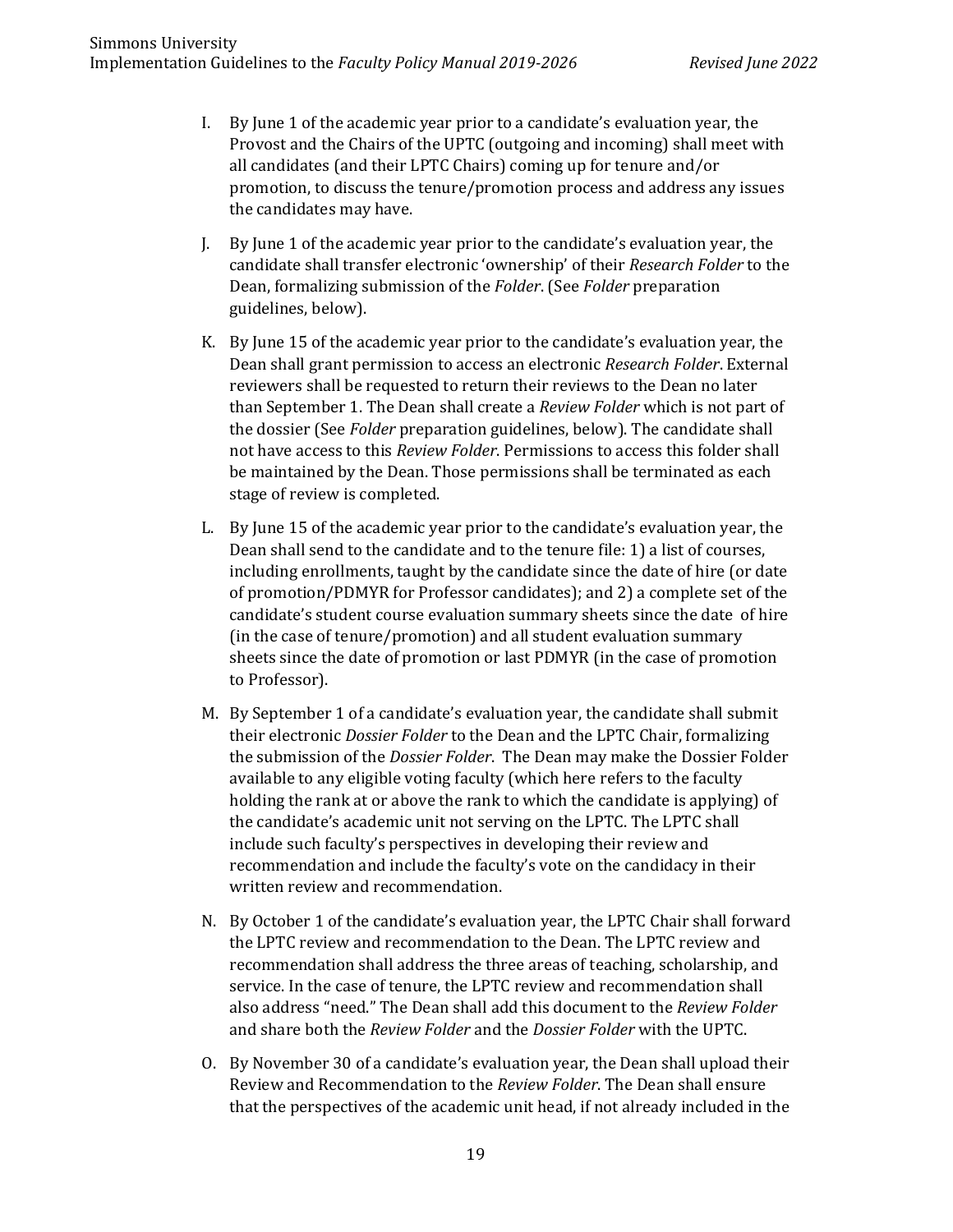LPTC review and recommendation, are included in the Dean's review and recommendation. The Dean shall give substantial weight to the LPTC Reviews and Recommendations, the vote of the academic unit's eligible faculty, and the perspectives of the academic unit head in writing their Review and Recommendation. The Dean shall share the *Dossier Folder* and the *Review Folder* (which now includes the Dean's Review and Recommendation) with the Provost.

- P. By December 31 of a candidate's evaluation year, the UPTC Chair shall upload their Review to the *Review Folder*.
- Q. Before the first Board Meeting of the calendar year, the Provost and President shall submit their recommendations to the appropriate committee of the Board and shall notify the Dean of their recommendation. The Provost and President shall weigh heavily all prior Reviews and Recommendations before making their own recommendations to the Board of Trustees
- R. At the first Board meeting of the calendar year, the Board votes on the Provost and President's recommendations.
- S. As early as practicable and within one week of the Board of Trustees' vote, the President or Provost shall notify the candidate of the Board's decision.
- T. When the decision is final, the Dean may write to the outside references to thank them and inform them of the decision.
- U. On July 1st, if the candidate is awarded tenure and/or promotion, the new faculty rank shall take effect.
- V. Before July 1st, if a candidate has not been awarded tenure, the University shall offer the faculty member a one-year terminal contract.

If any specified due date for the promotion/tenure schedule falls on a Saturday, Sunday, or holiday when the University is closed, the documents, written Recommendations, or actions shall be due on the next business day.

Unless the candidate opts out, they shall be informed by the Dean, verbally and in general terms, of the recommendations at each stage of review - by the LPTC, the UPTC, the Dean, and the Provost - within one week after the recommendation is made.

## **Research Folder, Dossier Folder and Review Folder Preparation for Tenure-track and Tenured Faculty**

The electronic *Research Folder* for tenure and/or promotion shall be created by the candidate and contain the following sub-folders and information, in the order below:

- 1. Curriculum Vitae (CV);
- 2. Research Statement focusing on professional development and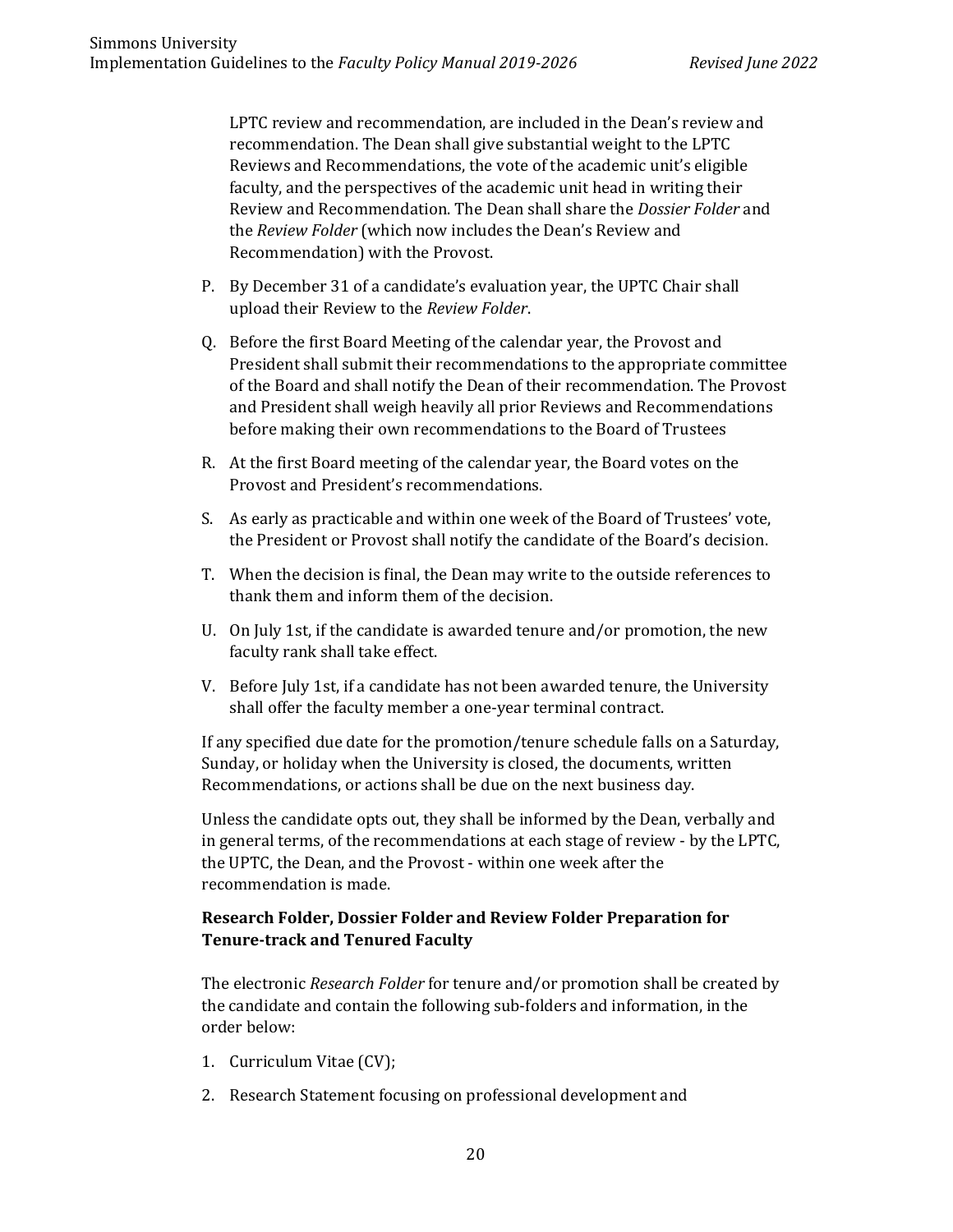accomplishment in scholarly activity and service to the research community, not to exceed five single-spaced pages;

- 3. Evidence of Achievement in research, scholarship, and/or creative works, including supporting materials appropriate for the discipline;
- 4. A letter contextualizing the teaching and scholarly expectations of the University (provided by the Dean). The Provost shall maintain a template for external reviewer requests and shall review the template annually with the Faculty Senate President and UPTC Chair.

The electronic *Dossier Folder* for tenure and/or promotion shall be created by the candidate and contain the following sub-folders and information, in the order below:

- 1. Table of Contents;
- 2. CV;
- 3. Personal Data Sheet;
- 4. Personal Statement of no more than ten single-spaced pages focusing on the three areas of evaluation: teaching, scholarship, and service;
- 5. Student Evaluations: summary reports from student evaluations of all courses since the date of hire (in the case of tenure) and student evaluations of all courses since the date of promotion (in the case of promotion to Full Professor) and aggregated quantitative charts (mean, median, and mode) for the same period;
- 6. Peer Class Observations;
- 7. Evidence of Achievement in research, scholarship, and/or creative works, including supporting materials appropriate for the discipline;
- 8. Annual Reviews and (the Dean's Mid-Point Review Letter for promotion to Associate Professor or PDMYR if available for promotion to Professor).

Candidates may revise and update the documents (new publications and activities, or corrections of errors) included in the *Research Folder* and *Dossier Folder* during the appropriate review periods. To avoid ambiguity in what information was received by the external reviewers (*Research Folder*) and LPTC and/or UPTC (*Dossier Folder*), the titles of files within the folders shall be changed to indicate "revised on date."

The *Review Folder* for tenure and/or promotion shall be created and permissions maintained by the Office of the Dean. The *Review Folder* shall contain, in the order below:

- 1. The external review letters with reviewers' CVs.
- 2. The LPTC materials Supporting Need, based on input from the academic unit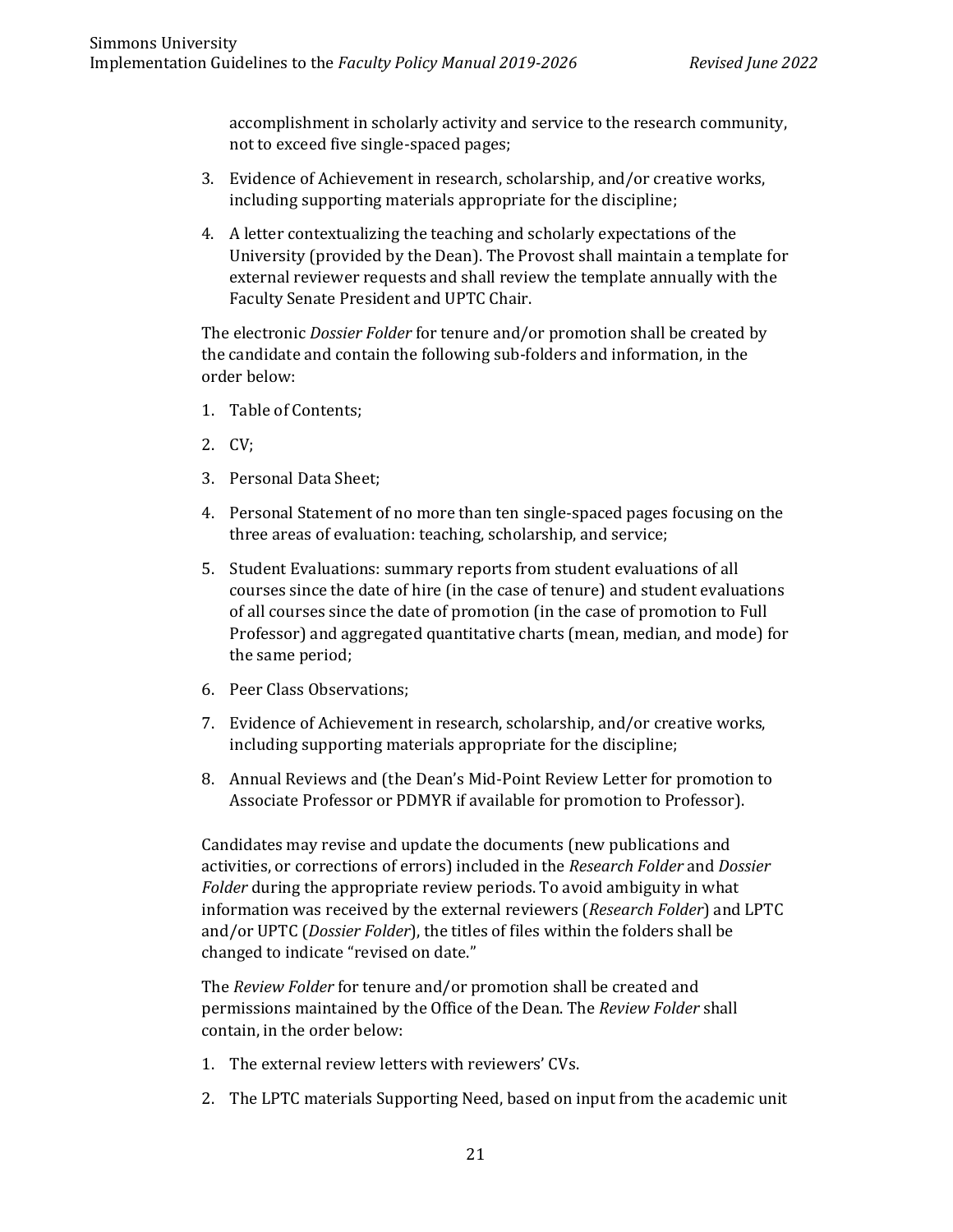head.

- 3. The LPTC review and recommendation.
- 4. The UPTC review and recommendation.
- 5. The Dean's review and recommendation.

The review and recommendation of the LPTC and UPTC shall be based solely on the material presented in the *Dossier Folder,* the external review letters, and the materials supporting need. The candidate shall prepare the *Dossier Folder* knowing that the members of the LPTC and/or the UPTC may not be familiar with the context of their discipline or the significance and scope of their accomplishments in the field.

Please refer to the UPTC tab within the Senate's Website for Forms: [https://internal.simmons.edu/faculty-staff/general/faculty-forms-and](https://internal.simmons.edu/faculty-staff/general/faculty-forms-and-governance/forms)[governance/forms](https://internal.simmons.edu/faculty-staff/general/faculty-forms-and-governance/forms)

#### **External Letters of Recommendation for Tenure and Promotion**

The Dean, in consultation with the faculty member and their appropriate local unit head, shall solicit external letters to aid in the assessment of the candidate's scholarship or creative work. At least three but no more than five external letters shall be sought from experts in the profession/discipline who serve as reviewers of the candidate's scholarly credentials. Experts shall include some individuals nominated by the candidate and some individuals nominated by the LPTC Chair in consultation with the Dean. In order to achieve the goal of three to five reviewers, the candidate and the LPTC Chair shall each provide to the Dean at least five names, including a brief description of the reviewer's academic credentials, rationale for the selection, and contact information.

Reviewers shall not have a close professional or personal relationship with the candidate. Specifically, recent collaborators, members of the candidates' dissertation committee, and mentors shall not be invited to serve as external reviewers.

The identities of the reviewers shall remain anonymous to the candidate, and references to those reviews (e.g. in a review and recommendation) shall be general (e.g. "a full professor from an R1 university describes Professor X as . . .") and shall not include identifying information. If external reviewers hold or have held faculty appointments, they shall hold or have held rank at or higher than the rank sought by the candidate. If the reviewer does not hold a faculty position, then relevant expertise and seniority shall be demonstrated.

The Dean, in consultation with the LPTC Chair, shall determine any exceptions to these criteria. The Dean shall finalize the list of names. The candidate shall not have access to the list of reviewers. The letter to the reviewers shall state that their review and comments shall be held in confidence from the candidate in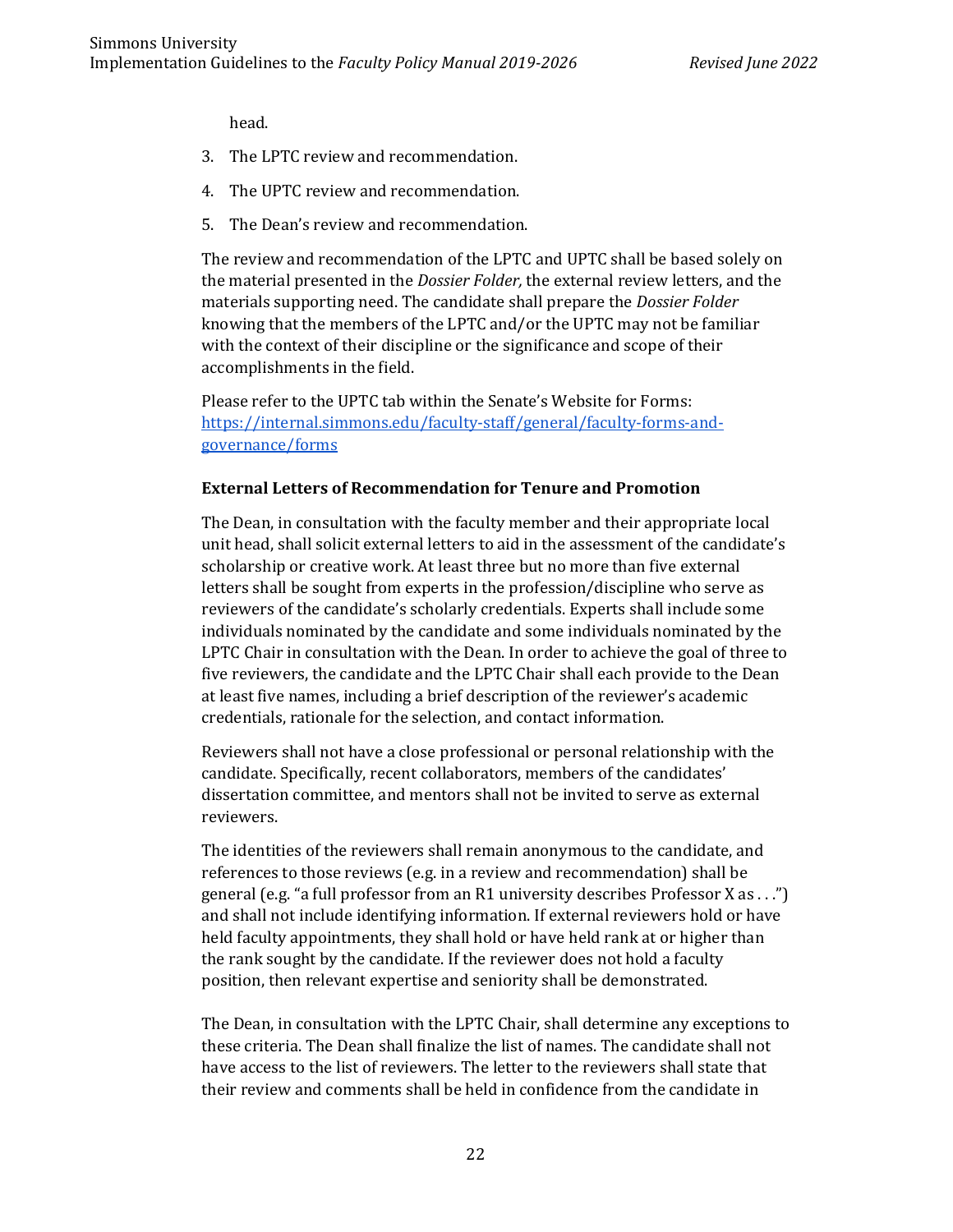accordance with applicable Massachusetts law. The external reviewers shall be instructed to keep the process confidential, including from the candidate. Unsolicited letters shall not be considered in the tenure or promotion process.

#### **Right to Appeal a Decision not to Grant Tenure and/or Promotion**

A faculty member who is not awarded tenure and/or promotion has the right to appeal the decision in writing to the Provost in accordance with procedures described in Section 3.3 and Appendix A of the FPM.

## 2.5.F.2 Promotion Procedures for Contract Faculty

## **Schedule for Contract Faculty**

The ordinary schedule for promotion is as follows:

- A. By September 30, any faculty member who wishes to be considered for promotion in the following year shall notify the Dean of their intent to apply for promotion.
- B. By October 31, the members of a College Contract Promotion Committee (CCPC) shall be established according to each College's OP.
- C. By March 1 of the evaluation year, the candidate shall submit a complete electronic dossier to the Dean and CCPC.
- D. By March 15 of the evaluation year, the academic unit head shall submit their written review and recommendation to the Dean, including a statement of need.
- E. By April 1 of the evaluation year, each CCPC submits their written review and recommendation to the Dean and the Provost. The CCPC review and recommendation shall address teaching, continued professional engagement, and service.
- F. By May 1 of the evaluation year, the Dean shall submit their written review and recommendation regarding each of the College's promotion candidates to the Provost. The Dean shall give substantial weight to the CCPC review and recommendation in writing their review and recommendation.
- G. By May 15 of the evaluation year, the Provost shall make a decision on promotion and shall notify in writing the CCPC, the Dean of the candidate's home academic unit, and the candidate of the promotion decision.
- H. On July 1, if the candidate is awarded promotion, the new faculty rank shall take effect. If a candidate has not been awarded the promotion and if the candidate's contract is renewed, the University shall offer a contract at the current rank.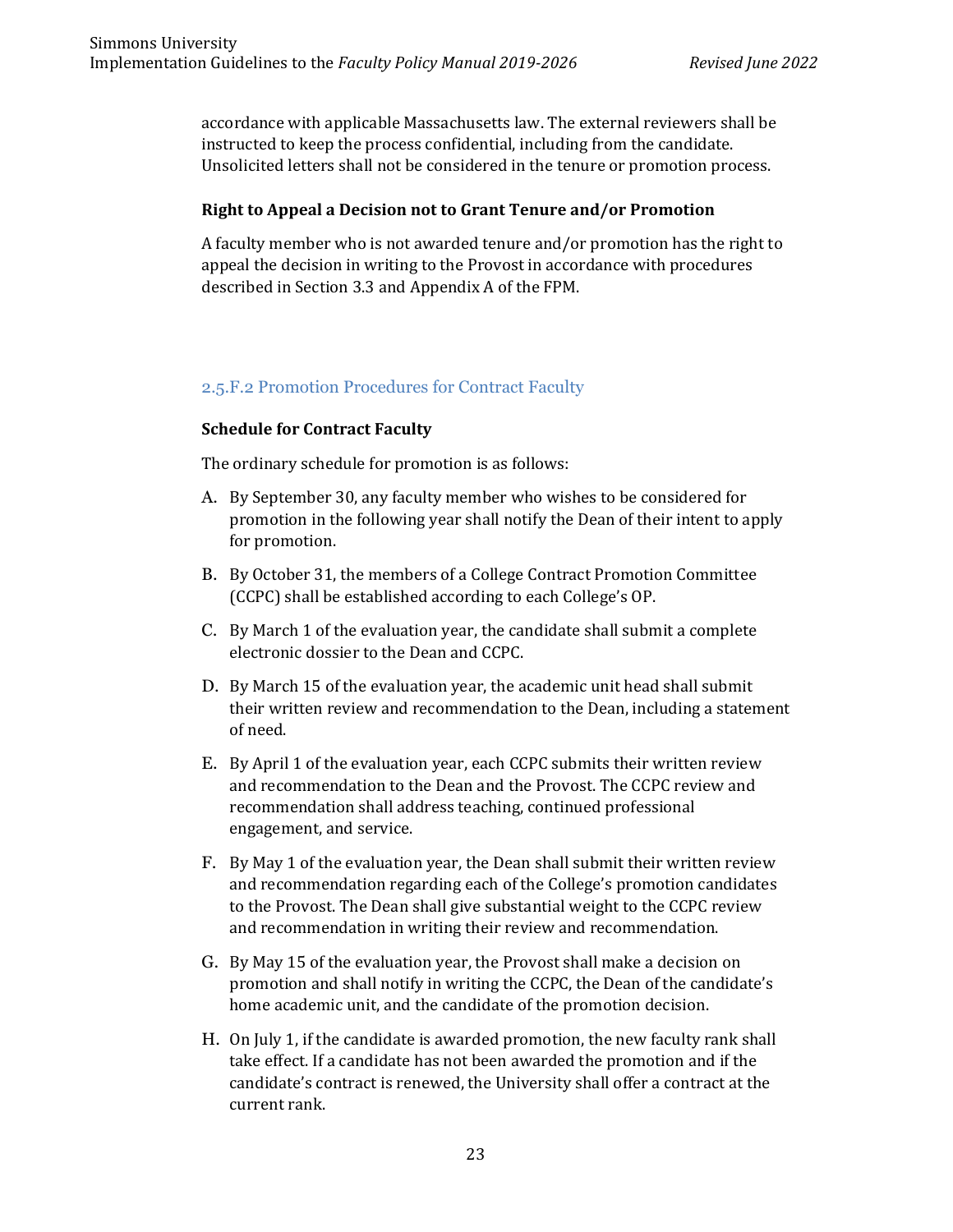If any specified due date for the promotion schedule falls on a Saturday, Sunday, or holiday when the University is closed, the documents, letters, report(s), or actions shall be due on the next business day. The candidate shall be informed by the Dean of each recommendation - by the CCPC, Dean, and Provost - within five days after the recommendation is made.

#### **Promotion Folder and Dossier Preparation for Contract Faculty**

The Dean and Chair of the CCPC are responsible for working with candidates to prepare the Dossier and complete the Promotion Folder.

The *Dossier Folder* shall include:

- 1. Table of Contents;
- 2. Curriculum Vitae;
- 3. Personal Data Sheet;
- 4. Personal Statement focusing on professional development and currency, accomplishment (teaching and service), and teaching philosophy, not to exceed ten single-spaced pages in length;
- 5. Student Evaluations: summary reports from student evaluations of all courses since the date of hire or most recent promotion and aggregated quantitative charts (mean, median, and mode) for the same period;
- 6. Peer Class Observations;
- 7. Evidence of Professional Development (as specified in each College's OPs);
- 8. Annual Reviews;
- 9. Additional supporting documents, as specified in each College's OPs.
- 10. Academic Unit Head review and recommendation (including statement of need).

The *Review Folder* for promotion shall be created and permissions maintained by the Office of the Dean. The *Review Folder* shall contain the reviews and recommendations within sub-folders, in the order below:

- 1. The CCPC.
- 2. The Dean.

The review and recommendation of the CCPC shall be based solely on the material presented in the *Dossier Folder*. The candidate shall prepare the *Dossier Folder* knowing that the members of the CCPC may not be familiar with the context of their discipline or the significance and scope of their accomplishments in the field.

A faculty member may introduce additional supplemental material into their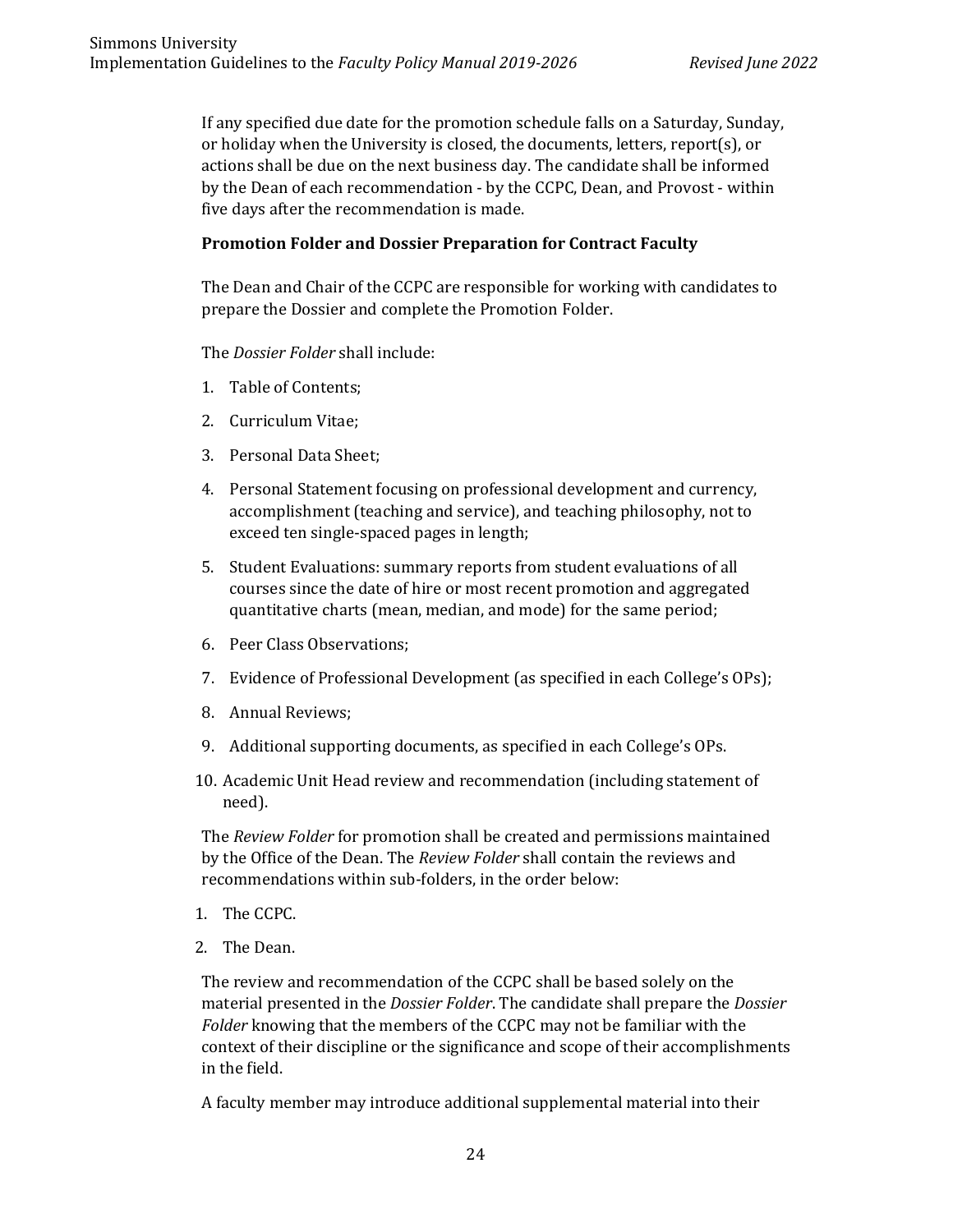*Dossier Folder* until the time the dossier is submitted to the Dean's Office. Introduction of material after the CCPC review must have the approval of the Dean, after consultation with the CCPC Chair.

#### **Right to Appeal Decision not to Promote for Contract Faculty**

A contract faculty member who is not awarded a promotion has the right to appeal the decision within five business days after they receive notice in accordance with procedures described in Section 3.3 and FPM Appendix A, Procedures for Review of Promotion and Tenure Recommendations.

## 2.6 REVIEWS OF FACULTY

Each College may create additional mechanisms for developmental review in its OP.

#### 2.6.A REVIEW OF FACULTY WITH TENURE-TRACK APPOINTMENTS

## 2.6.A.1 Annual Review

Each full-time and proportional tenure-track faculty member shall participate fully in the process of faculty evaluation. Reviews of faculty members are intended to foster professional growth and development by encouraging selfreflection and by providing an opportunity for advice and assistance from administrators and peers. Such reviews shall contribute to decisions about compensation and retention as appropriate. The annual review is based on the faculty member's [Activities and Accomplishment Report](https://internal.simmons.edu/faculty-staff/general/faculty-forms-and-governance/forms) (including quantitative and qualitative measures of teaching performance) and a written assessment by the head of the faculty member's academic unit or designee. Criteria for tenure and promotion shall serve as a guide for annual review criteria within the written assessment. Each full-time and proportional tenure-track faculty member shall be reviewed each year by the academic unit head and the annual reviews shall be approved and finalized by the Dean or the Dean's designee. Classroom observations by faculty peers shall occur annually.

No later than June 1, faculty members shall submit their Annual Activities and Accomplishments Report to their academic unit head. Courses whose course evaluation reports are released to Faculty by May 31 shall be included in Annual Activities and Accomplishments Reports for that year. Courses whose final evaluations are released after May 31 shall be included in the next year's Activities and Accomplishments Report. No later than June 15, the academic unit head shall submit completed faculty Annual Reviews to the Dean.

No annual review is required for individuals after they have resigned or received notice that their association with the University is terminating. This evaluation policy does not apply to faculty serving as full-time administrators; they shall be evaluated by their administrative unit head.

#### 2.6.A.2 Mid-Point Review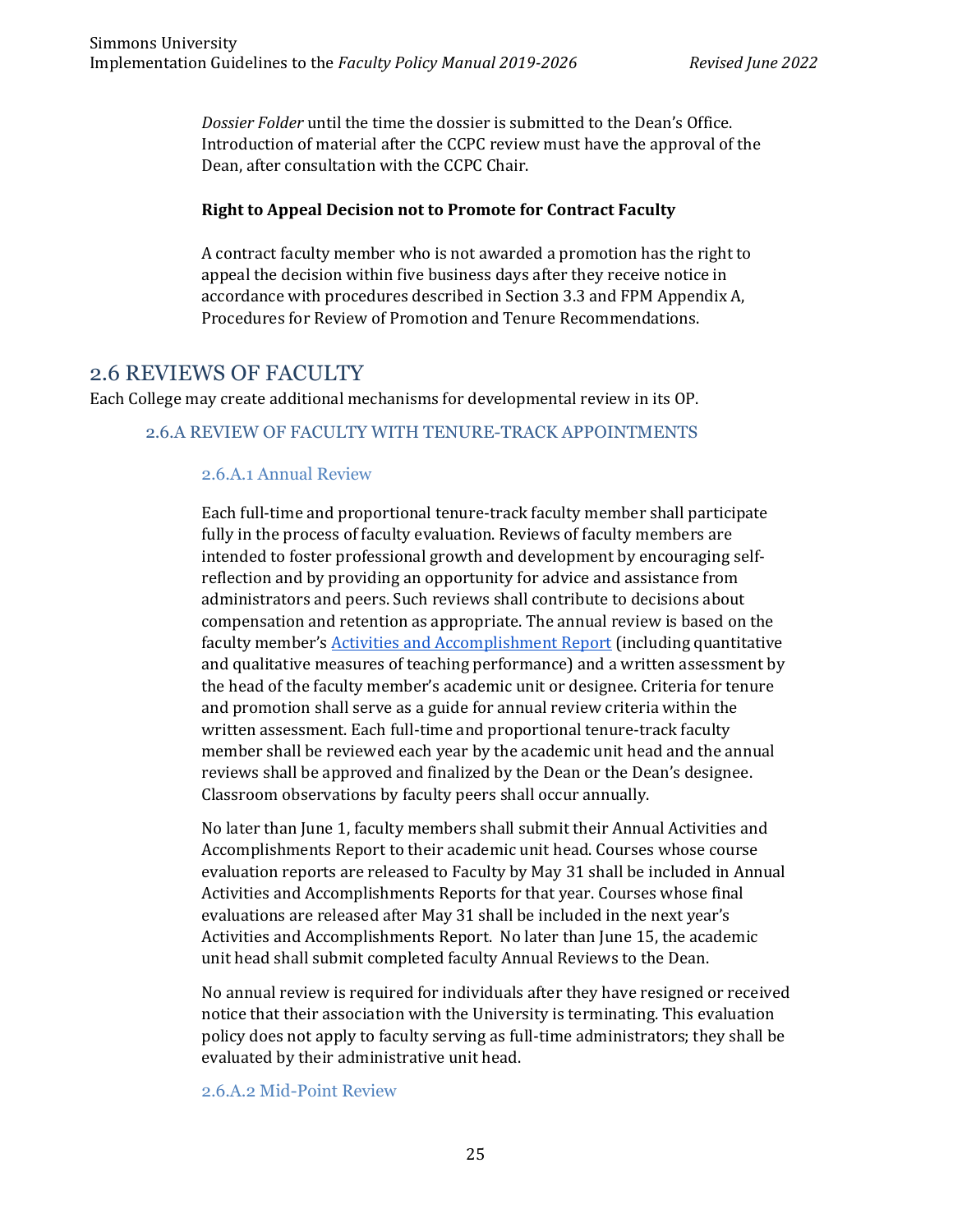This evaluation shall include an assessment of the faculty member in light of the Criteria for Promotion and Tenure as established by the University. An assessment of the faculty member's demonstrated capacity to develop and grow sufficiently is required to satisfy the Criteria for Promotion and Tenure as generally applied to tenure candidates.

The general mid-point review timeline is as follows, unless a faculty member requests a limited extension of time to delay. The Dean and Provost shall approve the extension request.

- 1. The Dean shall remind faculty scheduled for a mid-point review by March 15 of the year prior to the year designated for their mid-point review in their appointment letter.
- 2. For faculty whose initial appointment letters indicate shorter probationary periods, the mid-point year shall have been specified in the initial appointment letter.
- 3. By April 30 the Mid-Point Review Committee (of no more than five members) shall be formed by the head of the candidate's academic unit, in consultation with the appropriate faculty and with the approval of the Dean. Typically, the academic unit head chairs the Mid-Point Review Committee. In cases where the academic unit head's primary role is administrative or where the unit head is untenured (as determined by the College's OP), that person shall not serve on the Mid-Point Review Committee. Further, non-tenured faculty are excluded from mid-point review committees. Instead, the most senior member of the academic unit will work with the Academic Unit Head to populate the Mid-Point Review Committee. The members of the Mid-Point Review Committee shall elect the chair.
- 4. The candidate shall submit their dossier by May 31.
- 5. The Mid-Point Review Committee, after considering the candidate's dossier, shall submit a letter to the Dean by June 15.
- 6. The Dean shall meet with the academic unit head (if the latter has not served on the Mid-point Review Committee) and shall incorporate the academic unit head's perspectives in any recommendations.
- 7. The Dean shall meet with the candidate to discuss their dossier and any recommendations and an implementation plan by September 15.
- 8. After the meeting with the candidate, the Dean shall forward their written recommendations to the candidate and Provost by October 15.

The Dossier Folder for mid-point evaluation shall include, in the order below:

- 1. Table of Contents;
- 2. Curriculum Vitae;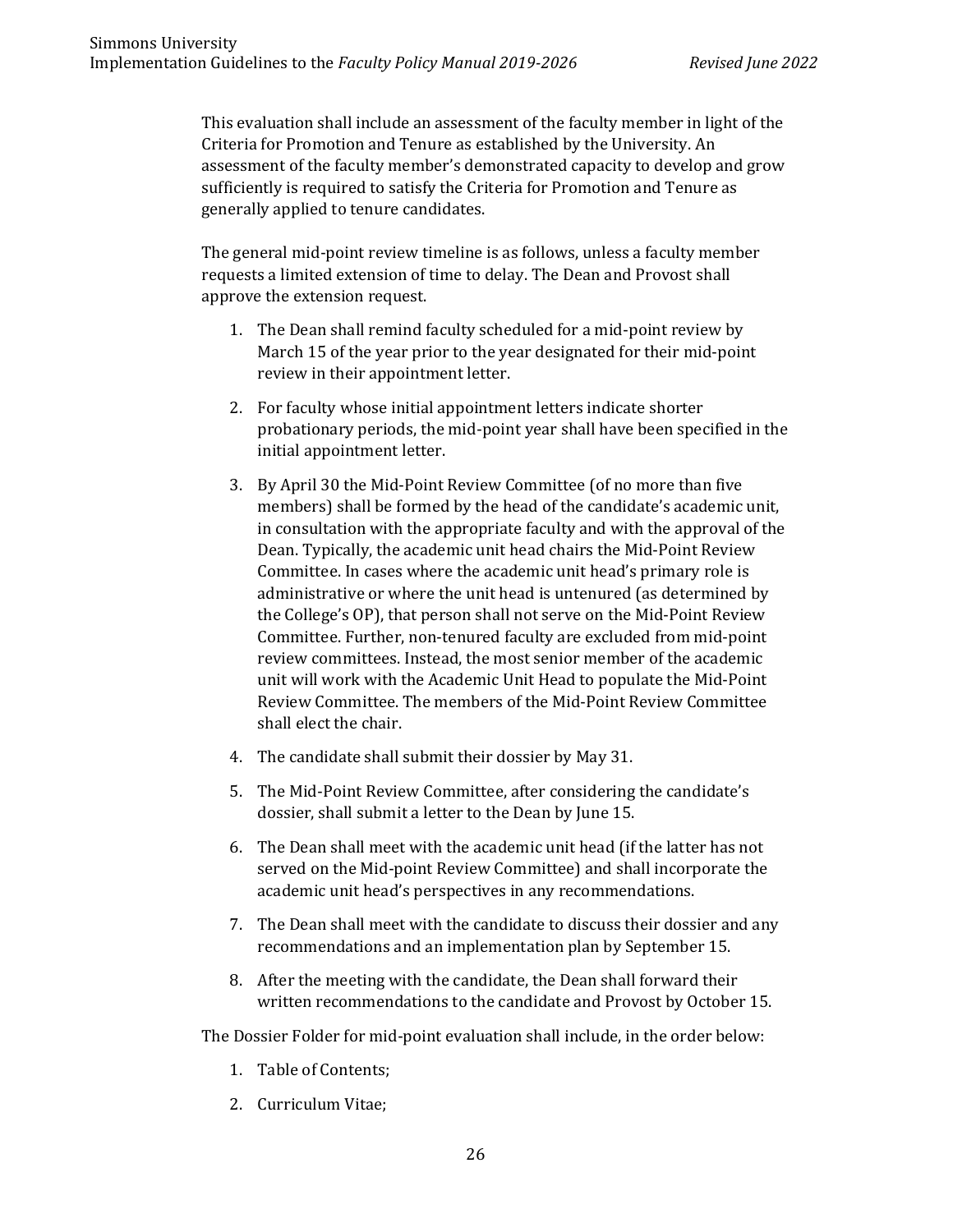- 3. Personal Data Sheet;
- 4. Personal Statement of no more than ten pages focusing on the three areas of evaluation: teaching, scholarship, and service;
- 5. Student Evaluations: summary reports from student evaluations of all courses since the date of hire and aggregated quantitative charts (mean, median, and mode) for the same period;
- 6. Peer Class Observations;
- 7. Evidence of Professional Development (as specified in each College's OPs);
- 8. Materials Supporting Need, including, for example, a Chart of Curricular Need, as prepared by the candidate's academic home unit. Most simply, the chart is a *table* listing Courses in the Department in each *row* and Frequency Offered, Required/Elective, and each tenure-track faculty member's academic preparation to teach in a separate *column*) In addition to the Chart, evidence of need might include strong enrollments in the candidate's academic unit; teaching expertise in key curricular areas in the unit; expectations for enrollment growth in the discipline; and the candidate's interest in interdisciplinary innovations or teaching outside the unit;
- 9. Annual Reviews;
- 10. The mid-point review committee's review shall be written as a memo to the candidate's Dean and shall include:
	- a. a full review of dossier materials, summarizing highlights of dossier,
	- b. an evaluation of teaching research and service, in accordance with the criteria for promotion and tenure,
	- c. a context for the candidate's work from a disciplinary and Academic Unit's perspective (e.g., time commitment of work described, impact in the field, typical scholarship output for discipline, mitigating factors impacting candidate's work)
	- d. a statement of the academic unit's need,
	- e. formative recommendations (e.g., continue with current rate of productive and accomplishments, give specific attention to one or more areas).
- 11. The Dean's review shall include:
	- a. a full review of dossier materials, summarizing highlights of the dossier
	- b. an evaluation of teaching, research and service, in accordance with the Criteria for Promotion and Tenure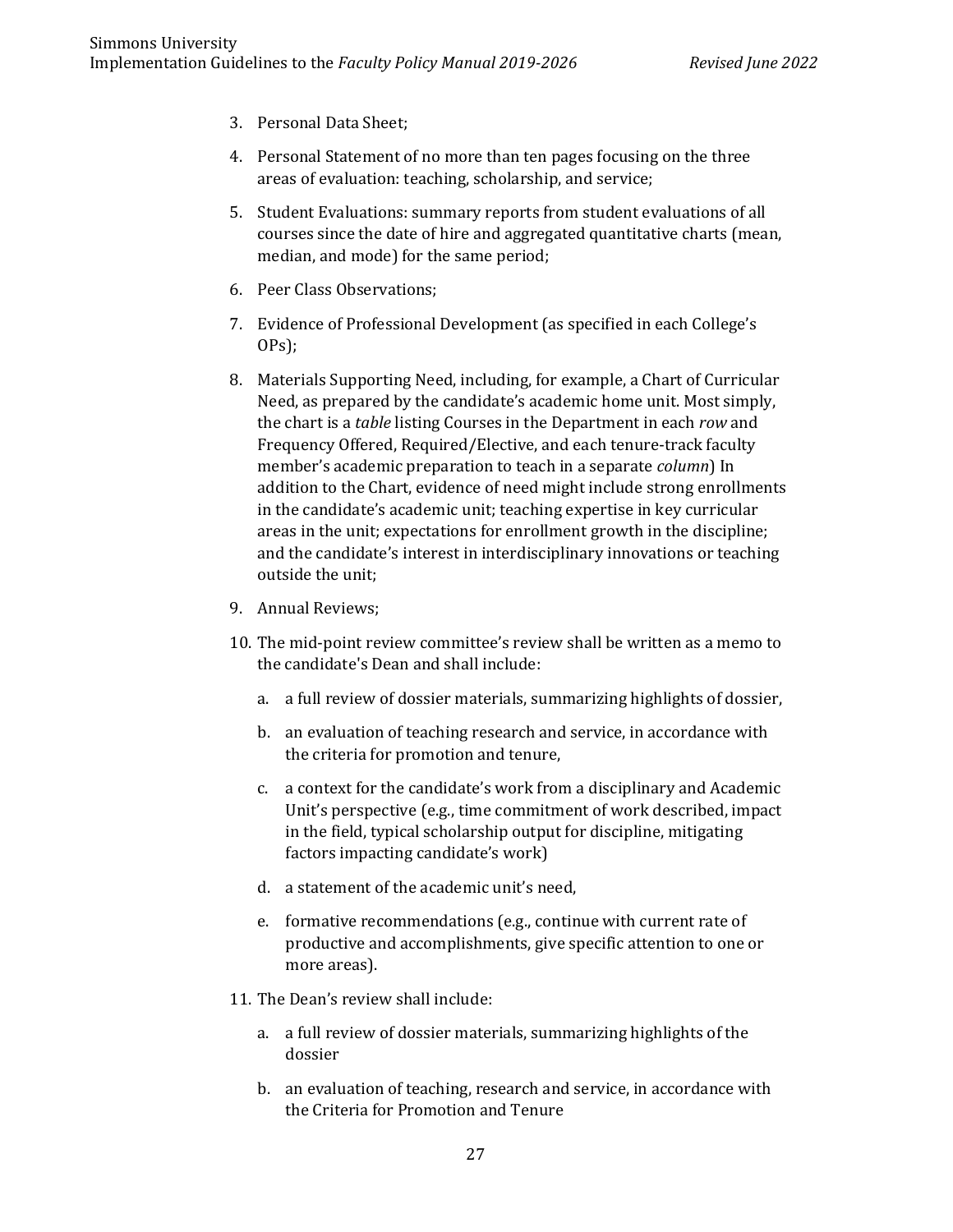- c. a context for the candidate's work from a disciplinary and Academic Unit's perspective (e.g., time commitment of work described, impact in the field, typical scholarship output for discipline, mitigating factors impacting candidate's work)
- d. a statement of the College's need
- e. formative recommendations (e.g., continue with current rate of productive and accomplishments, give specific attention to one or more areas)

#### 2.6.B REVIEW OF TENURED FACULTY

#### 2.6.B.1 Annual Review

Each full-time and proportional tenured faculty member shall participate fully in the process of faculty evaluation. Reviews of faculty members are intended to foster professional growth and development by encouraging self-reflection and by providing an opportunity for advice and assistance from administrators and peers. Such reviews shall contribute to decisions about compensation and retention, as appropriate.

The annual review is based on the faculty member's Activities and [Accomplishment Report](https://internal.simmons.edu/faculty-staff/general/faculty-forms-and-governance/forms) (including quantitative and qualitative measures of teaching performance) and a written assessment by the faculty member's academic unit head. Academic unit heads shall review every full-time and proportional tenured faculty member each year. Deans or their designee shall review every academic unit head each year as indicated in College's Operating Procedures. Post-tenure, peer classroom observations shall also occur at least every two years.

No later than June 1, faculty members shall submit their Annual Activities and Accomplishments Report to their academic unit head. Courses whose course evaluation reports are released to Faculty by May 31st, shall be included in Annual Activities and Accomplishments Reports. For example, summer courses should be included in the following year's Activities and Accomplishments Report. No later than June 15, completed faculty Annual Reviews shall be submitted to the Dean.

No review is required for individuals after they have resigned or received notice that their association with the University is terminating. Faculty on sabbatical shall be reviewed according to the standard review schedule and process. This evaluation policy does not apply to faculty serving as full-time administrators; they shall be evaluated by their administrative supervisor.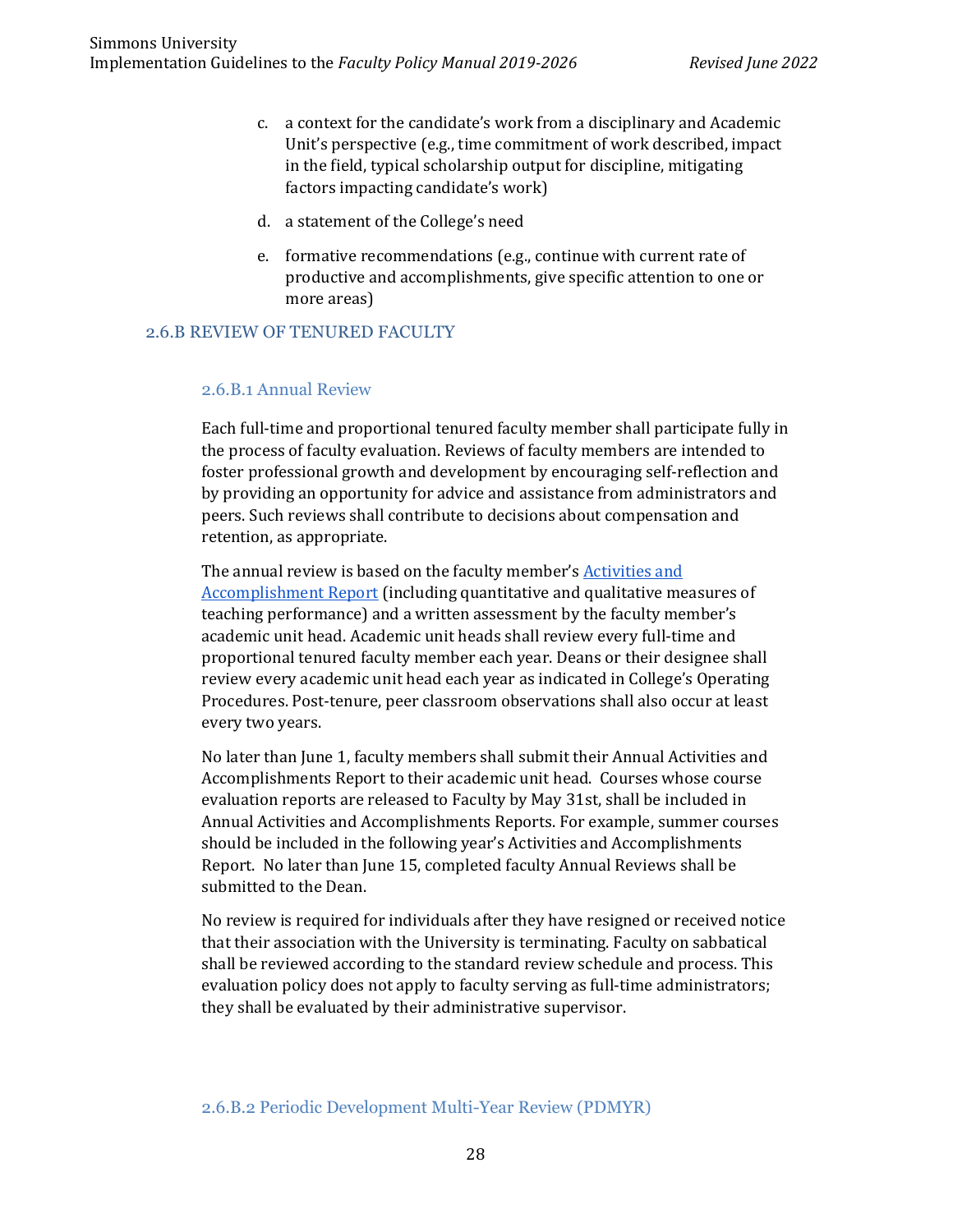### *2.6.B.2.b Periodic Developmental Multi-Year Review (PDMYR) Procedures and Schedule*

PDMYR recurs following six years of service after the award of tenure and every seventh year thereafter (i.e., after six years of service following each PDMYR). The Dean shall maintain a schedule identifying when each tenured faculty member is scheduled for PDMYR.

## **Schedule**

- By May 1 of the academic year preceding the review year, the Dean shall advise each scheduled tenured faculty member of the timing of their PDMYR.
- By May 31 of the year preceding the review year, the Dean, in consultation with the faculty member and the academic unit head, shall appoint a PDMYR Review Committee (of three to five faculty members) for each faculty member scheduled for PDMYR. The Chair of the committee shall be at or above the rank of the candidate and may be the academic unit head, if meeting that qualification, unless their primary role is administrative. If there are insufficient numbers of appropriate faculty in a faculty's academic unit, the PDMYR Review Committee shall include faculty with relevant expertise or close disciplinary association.
- By September 1, the Dean of each College shall provide the Provost with the list of faculty participating in the review process in that academic year.
- By February 1, each faculty member who is scheduled to participate shall submit materials for review.
- By March 15, the PDMYR Review Committee shall consider the materials provided by the faculty member and discuss with the faculty member their feedback and recommendations. The PDMYR Review Committee shall prepare written feedback summarizing the faculty member's strengths and opportunities for growth. As appropriate, the feedback shall provide suggestions for improvement.
- By April 1, the Review Committee shall forward developmental recommendations to the Dean for consideration. The Review Committee's report shall not recommend specific financial or workload adjustments. The Dean, based upon those recommendations, shall identify appropriate institutional support.
- By May 1, the Dean shall submit their developmental and support recommendations to the Provost, to be given strong consideration based on best practices and available resources.
- By June 1, the Provost shall review the developmental recommendations from the PDMYR Review Committee and the Dean. The Provost shall notify the faculty member, the Review Committee, and the Dean of their decisions.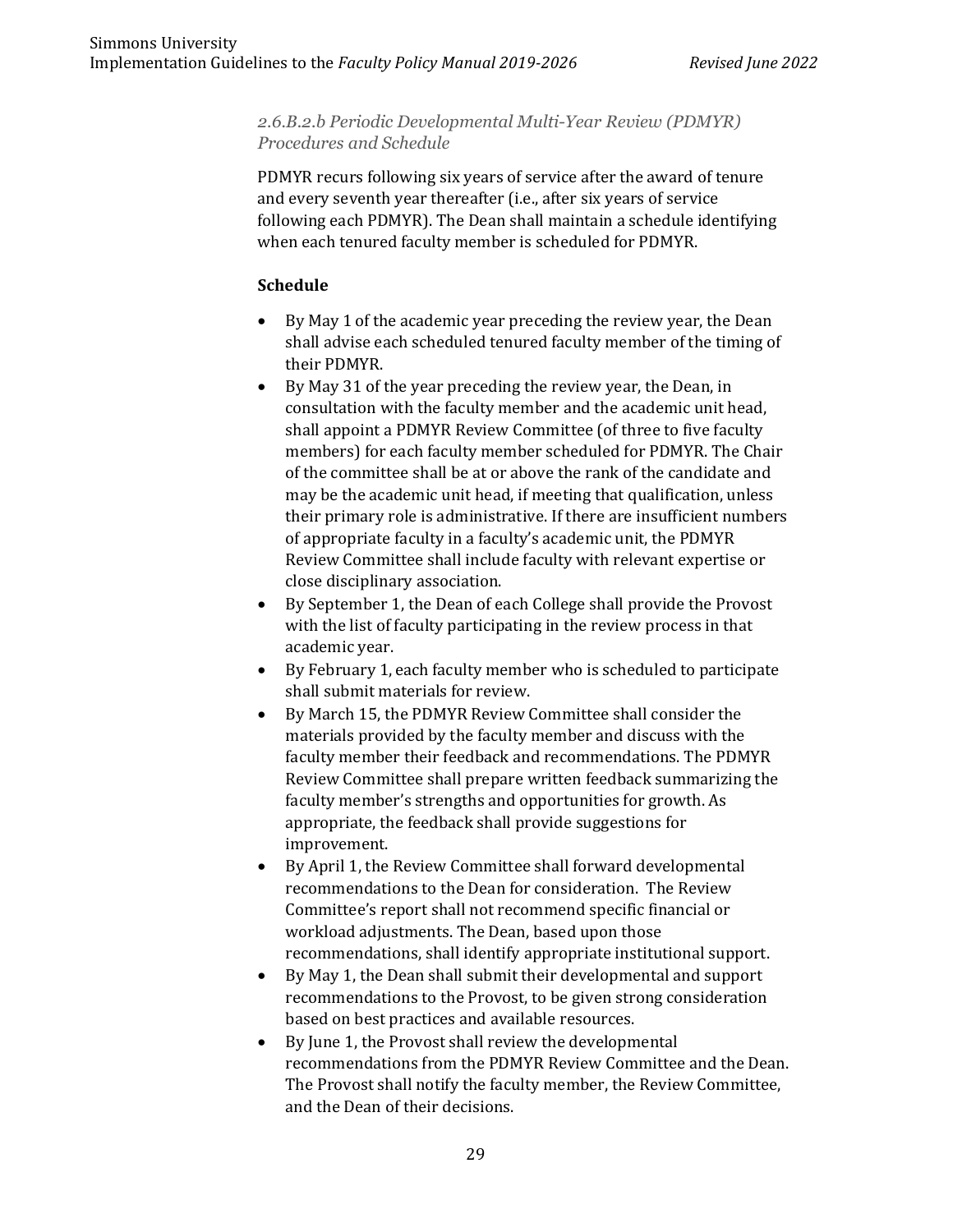## *2.6.B.2.f Materials Required for the Review*

All relevant aspects of a faculty member's professional performance over the previous six years should be considered in a PDMYR. With that in mind, a faculty member being reviewed shall provide the following to the PDMYR Review Committee:

The Dossier Folder for PDMYR shall include, in the order below:

- 1. Curriculum Vitae;
- 2. Personal Statement not to exceed five pages that includes a reflection about past performance in teaching, research, scholarship and creative work, and service, and a written statement of plans for the future as related to teaching, research, scholarship and creative work, and service, looking out over the next three to five years;
- 3. Annual Reviews for the previous six years;
- 4. Course evaluations and peer observations since the granting of tenure or most recent PDMYR review;
- 5. A written report of the outcomes of any sabbatical awarded during the previous six years;
- 6. Copies of research, scholarship, and creative works for the previous six years;
- 7. A request for resources and support tied to the developmental goals specified in the three to five year plan;
- 8. Any additional materials the faculty member would like the PDMYR Committee, the Dean, and the Provost to review.

## 2.6.C REVIEW OF CONTRACT FACULTY

The annual review of contract faculty mirrors the review of tenure-track and tenured faculty in dates and process. In addition, practice-track and teaching professors shall submit evidence of professional or disciplinary engagement. Peer classroom observations shall occur during the first year and at least every two years thereafter.

#### 2.6.D. REVIEW OF FACULTY WITH ADJUNCT APPOINTMENTS

Reviews of faculty with Adjunct Appointments (classroom instructors) are vital to ensuring high-quality teaching and curricular oversight. Each College shall establish a regular and periodic process to review adjunct faculty in their Operating Procedures.

#### 2.7.A PROFESSIONAL DEVELOPMENT FUNDS

Professional Development Funds support activities that contribute to a faculty member's field, such as the dissemination of creative work or scholarship (e.g., conference travel), and align with University priorities. Tenure-track, Tenured, and Contract Faculty are eligible for professional development funds. Professional development funding is not limited to, but can be used to cover: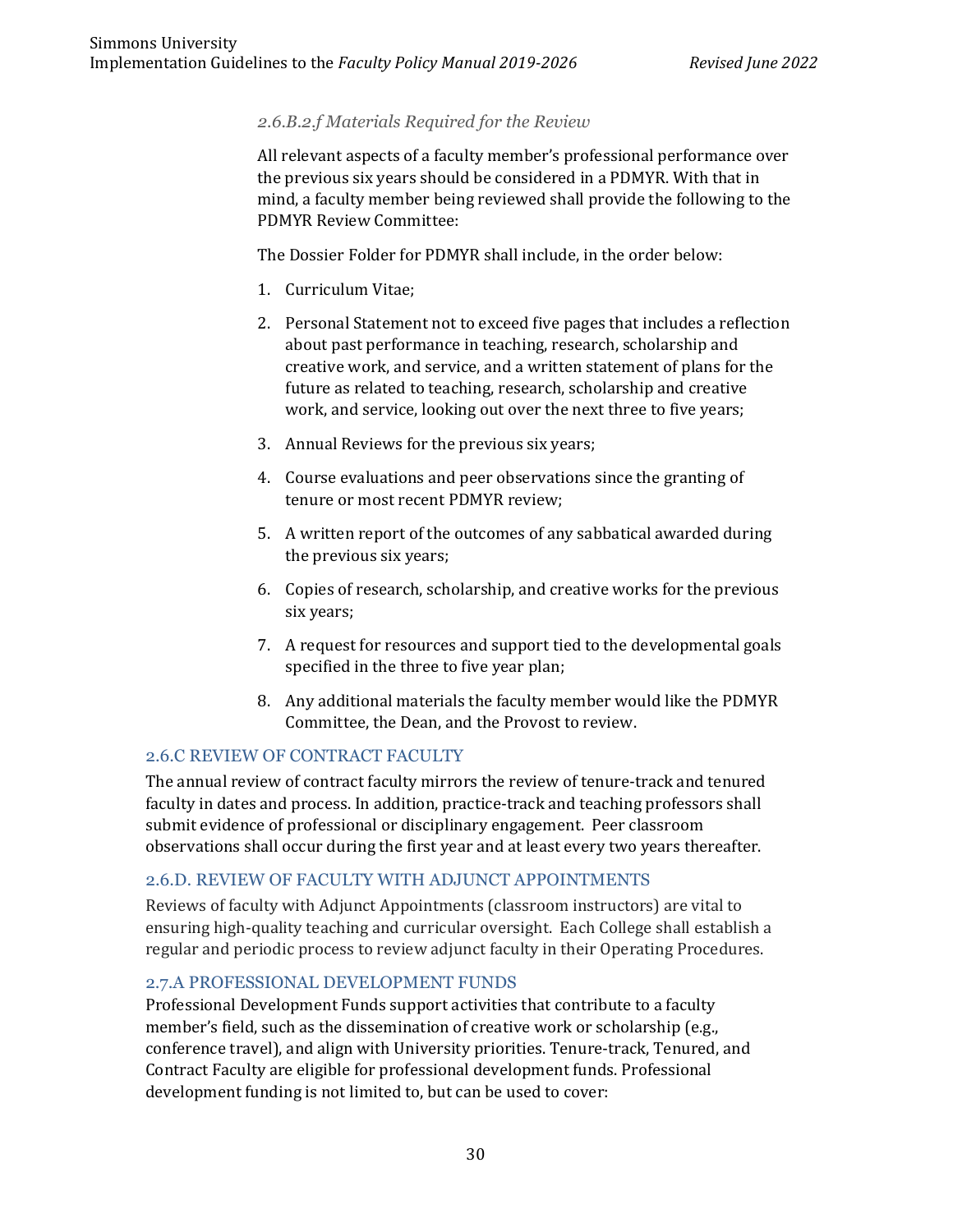- conference/research expenses including membership, registration, flights, lodging, meals, gas mileage, etc.
- editorial services/fees for article, journal or book submissions
- membership renewal shall be directly related to the faculty's academic discipline or field of practice
- books directly related to the faculty's academic discipline or field of practice (if not available or accessible through the University Library)
- continuing education course(s) or certification(s)
- workshop fees
- supplies or equipment related to research
- subscriptions to databases (with input from IT)
- discipline-specific software (with approval from IT)
- discipline-specific journals not subscribed to by the library

Funds cannot be used to supplement an academic unit's operating budget. Professional development funds may not be used to cover:

- student salaries, student registrations for conferences, etc.
- book purchases not related to the faculty's academic discipline or field of practice
- journal subscriptions
- non-academic memberships

The Guidelines for submitting requests for funds can be found in each College's Operating Procedures.

Accounts Payable processes expenses based upon the fiscal year in which an event, conference, or service takes place. For example, if a faculty member attends a conference in fiscal year 20X2, but purchase registration or flights in fiscal year 20X1, FYX2 funding shall cover these expenses. The same policy applies to memberships. If a faculty member joins or renews a membership that shall be active from one fiscal year into the next. Accounts Payable prorates reimbursements based upon the percentage of the total expense that accrues each fiscal year. A three-year academic membership would be prorated over the course of those three years. Refer to the Accounts Payable Office for Mileage Reimbursement information.

## 2.7.B SABBATICALS FOR TENURED FACULTY

#### 2.7.B.4 Sabbatical Procedures, Contents of Proposal, Written Report, and Timelines

#### *Procedures and Timeline*

- 1. A Sabbatical Review Committee shall be formed.
	- a. The charge of the Sabbatical Review Committee shall be to review sabbatical proposals and indicate whether they meet or do not meet the standards of the University for sabbaticals.
	- b. The Committee shall be composed of one tenured faculty member from each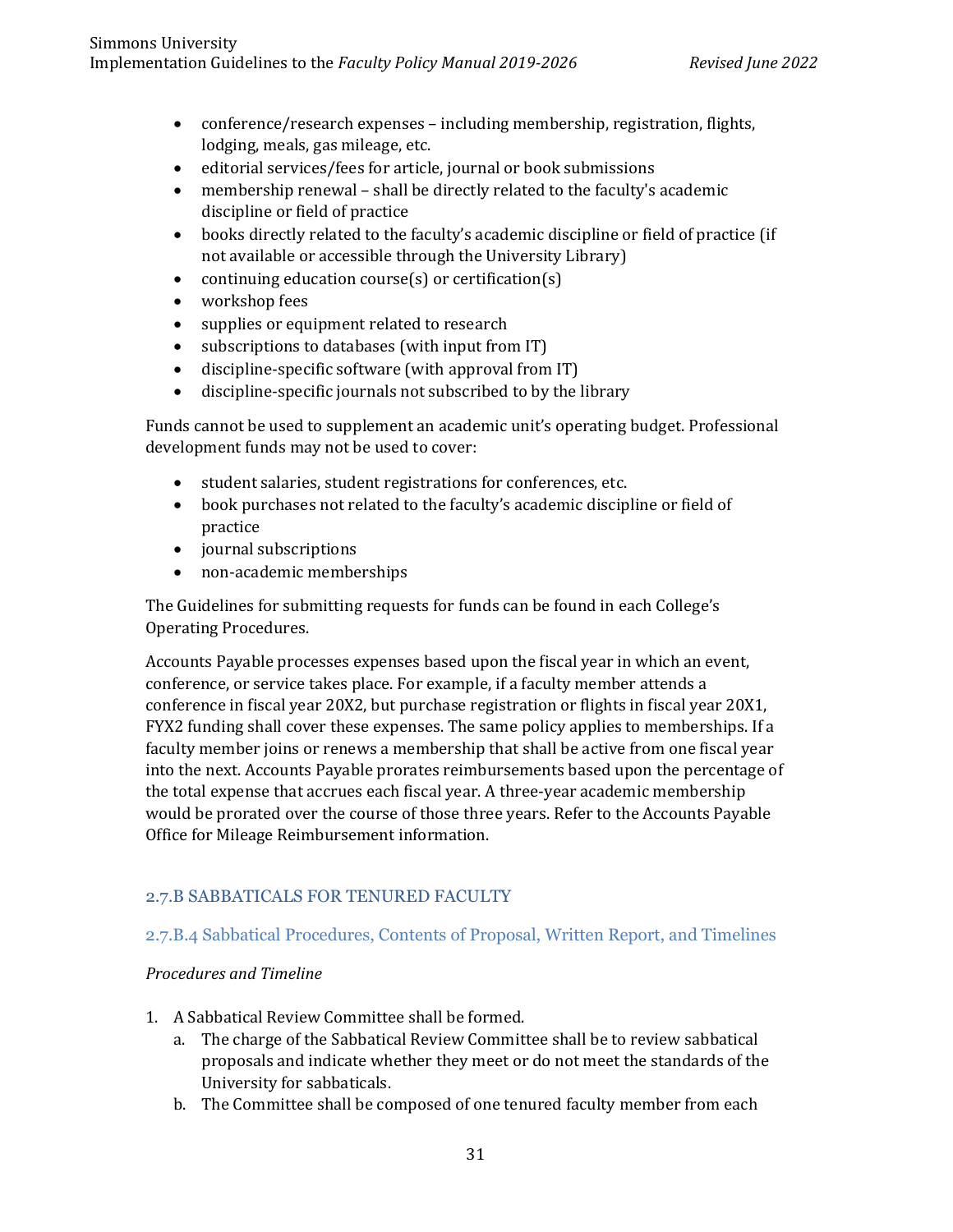College and one tenured faculty member elected at large. The Director of Sponsored Programs shall serve as a non-voting member.

- c. The Faculty Senate and the Provost shall specify criteria defining the standards for acceptable sabbatical proposals by June 15, 2022.
- 2. By October 15, the University shall allocate sabbaticals for the subsequent academic year (inclusive of fall, spring, and full-year) for up to 1/7 of the number of tenured faculty. Tenure-track faculty who are applying for tenure during the proposal year shall be included in the count to determine the 1/7<sup>th</sup> for the subsequent year.
- 3. By September 15 of the year proceeding the academic year in which the proposed sabbatical is to be taken, faculty members seeking a sabbatical shall submit a written proposal for the approval of their Dean. The Dean may return a sabbatical proposal to the faculty member for revision before the Dean's October 15 deadline.
- 4. By October 15, Deans shall forward the proposals and their recommendations to the Sabbatical Review Committee and the Provost. The Dean shall take into account the view of the academic unit head when forwarding their recommendations.
- 5. By November 15, the Sabbatical Review Committee shall review proposals and indicate whether each proposal meets the standards of the University, i.e., whether a proposal is "acceptable" or not. The Committee's recommendations shall be forwarded to the Provost and to the Dean.
- 6. At any time during the review period, subsequent developments relevant to any sabbatical proposal shall be forwarded within five business days to all parties in the sabbatical review process.
- 7. If the Sabbatical Review Committee finds more proposals than the 1/7 cap number acceptable, sabbaticals shall be assigned to faculty by seniority (based on years served in a tenure-track and tenured role at Simmons and, in case of a tie, years since last sabbatical and if still tied, by greater seniority of rank).
	- a. Accepted proposals that are deferred shall have priority for the following year's sabbatical slots.
	- b. If a faculty member whose proposal is not accepted submits a proposal that is accepted in the following year, that proposal shall be prioritized in that following year.
- 8. By November 30, Academic Unit heads and Deans shall prepare recommendations to the Provost on how the responsibilities of the accepted sabbatical candidate(s) shall be covered.
- 9. The Provost and President shall have final approval of all sabbaticals. As early as practicable and before February 28, the Provost shall notify the faculty of the decisions.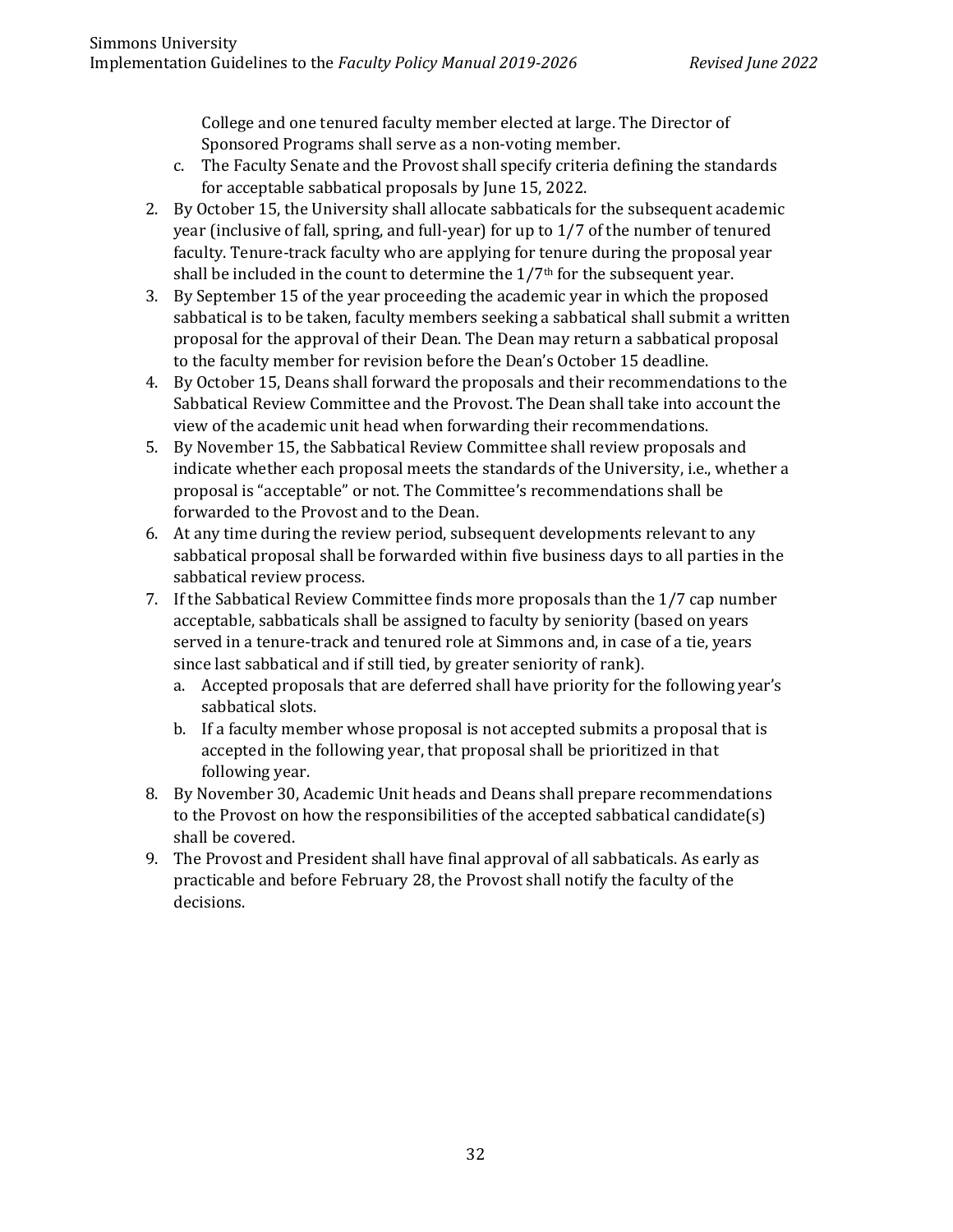## *Sabbatical Proposal Contents*

Each proposal shall explain how the sabbatical activities support the faculty member's career and professional goals or research agenda.

The proposal shall indicate how it meets the purpose of sabbaticals and include:

- the objectives to be achieved;
- a plan describing in detail the activities in which the faculty member is to engage;
- the anticipated location where the work shall be carried out;
- a timetable, including the beginning and ending dates of the sabbatical;
- the potential benefits of the sabbatical to students, the academic unit(s), the University or the discipline; and
- how the sabbatical aligns with the mission of the University.

## *Sabbatical Funding*

In cases where external funding is anticipated, the proposal shall include a statement identifying anticipated sources of funds. The University is not responsible for expenses (such as travel) incurred by faculty. In no case can a faculty member earn more than 100% of their salary for the appointment period. Faculty may earn grant salary during summer months not covered by their appointment.

Faculty seeking enhanced sabbaticals must have applied for the external grants through the Office of Sponsored Programs in the years leading up to the sabbatical. The grant applications do not have to be accepted to earn the enhanced sabbatical at 75%. However, the grants to which the faculty member applies or has applied must be approved as eligible by the Dean and the Office of Sponsored Programs and will ordinarily include salary support.

Sabbatical Proposal forms may be found on the Senate's Website: [https://internal.simmons.edu/faculty-staff/general/faculty-forms-and](https://internal.simmons.edu/faculty-staff/general/faculty-forms-and-governance/forms)[governance/forms](https://internal.simmons.edu/faculty-staff/general/faculty-forms-and-governance/forms)

#### *Sabbatical Reports*

Faculty members granted a sabbatical shall submit a written report of their sabbatical activities to their academic unit head, their Dean, and the Provost. Faculty shall be prepared to summarize outcomes of their last sabbatical when applying for the next sabbatical, as prior outcomes shall be considered in the review process. The deadlines for sabbatical reports are March 15 for fall sabbatical leaves and October 15 for full-year or spring sabbatical leaves. Failure to submit a timely sabbatical report may result in the denial or postponement of a future sabbatical. Sabbatical Report forms may be found on the Senate's Website.